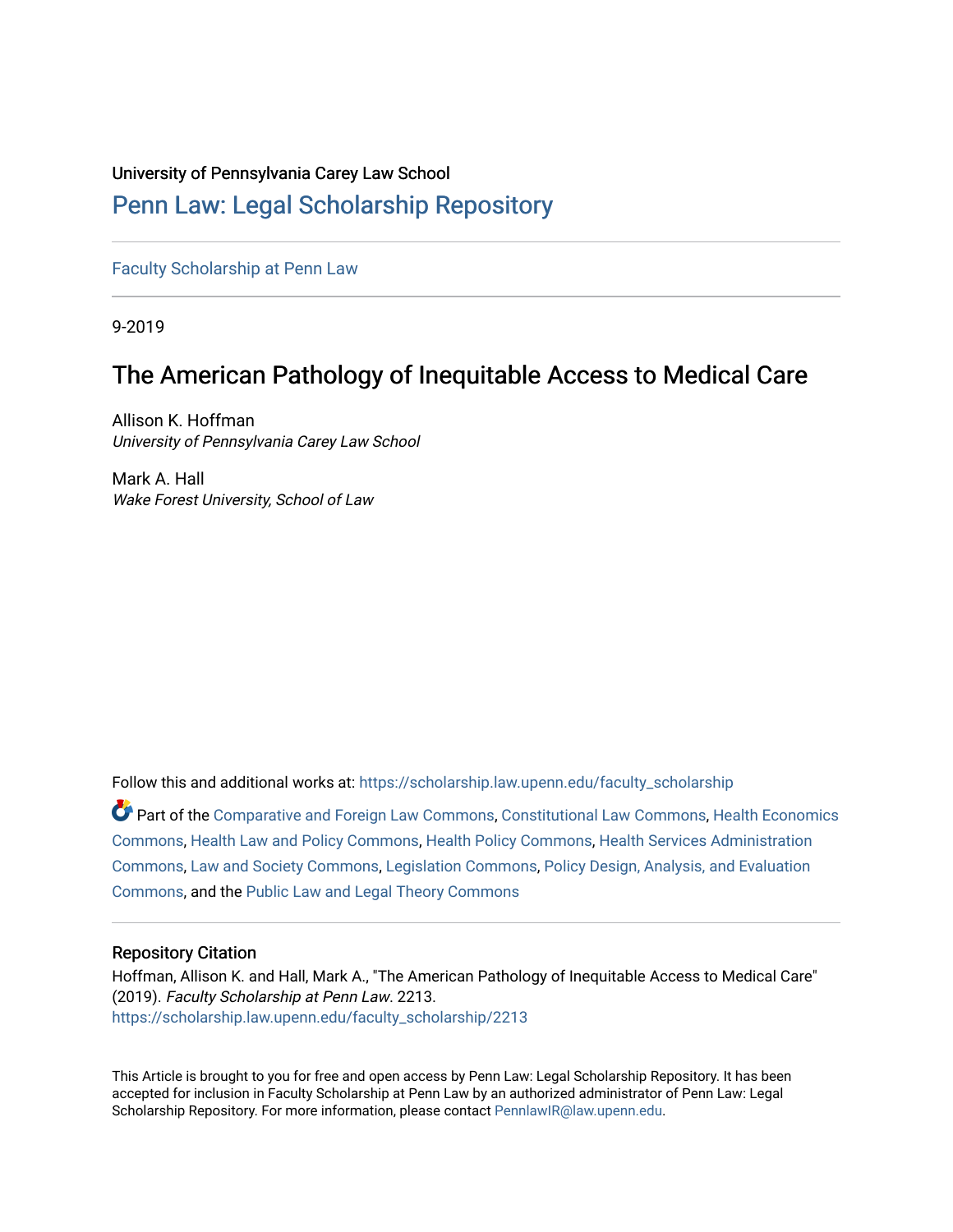## Allison K. Hoffman and Mark A. Hall

## The American Pathology of Inequitable Access to Medical Care

## For published version:

# [https://www.oxfordhandbooks.com/view/10.1093/oxfordhb/9780190846756.001.0001/oxford](https://www.oxfordhandbooks.com/view/10.1093/oxfordhb/9780190846756.001.0001/oxfordhb-9780190846756-e-55) [hb-9780190846756-e-55](https://www.oxfordhandbooks.com/view/10.1093/oxfordhb/9780190846756.001.0001/oxfordhb-9780190846756-e-55)

# I. OVERVIEW OF ACCESS TO HEALTH CARE IN THE UNITED STATES

What most defines access to health care in the United States may be its stark inequity. Daily headlines in top newspapers paint the highs and lows. Articles entitled: "We Mapped the Uninsured. You'll notice a Pattern: They tend to live in the South, and they tend to be poor"<sup>[1](#page-1-0)</sup> and op-eds with titles like "Do Poor People Have a Right to Health Care?"<sup>[2](#page-1-1)</sup> and "What it's Like to Be Black and Pregnant when you Know How Dangerous That Can Be"<sup>[3](#page-1-2)</sup> run side-by-side with headlines touting "The Operating Room of the Future,"<sup>[4](#page-1-3)</sup> and advances in gene therapy that promise cures to everything form vision loss to cancer, accompanied by high six-figure price tags.[5](#page-1-4) Americans' claims that they have access to the best medical care in the world are correct. Equally true are the claims that the system is broken.

This chapter maps out the complex picture of access to medical care in the United States and reflects on how variable access illustrates, among other things, an American ambivalence about health solidarity. This Chapter first considers health care financing as one critical element that defines access to medical care and describes the multifaceted U.S. health care financing structure, predominated by public insurance programs for select populations and regulated private insurance for others. Second, this Chapter describes how access is equally shaped by legal requirements that create treatment obligations for doctors or hospitals, regardless of how someone pays for care. There is no constitutional right to health in the U.S., but various layers of statutory and common law have created some guarantees. That said, despite efforts to

<span id="page-1-0"></span><sup>1</sup> Quoctrung Bui & Margot Sanger-Katz, *We mapped the Uninsured. You'll Notice a Pattern,* NY TIMES (Oct. 30, 2015).

<sup>2</sup> The Editorial Board, *Do Poor People Have a Right to Health Care?* NY TIMES EDITORIAL (July 7, 2018).

<span id="page-1-2"></span><span id="page-1-1"></span><sup>&</sup>lt;sup>3</sup> Dani McClain, *What It's Like to Be Black and Pregnant When You Know How Dangerous That Can Be, The* Nation (March 6, 2017). *See also* Linda Villarosa, *Why America's Black Mothers and Babies Are in a Life-or-Death Crisis*, NY Times (April 11, 2018).

<sup>4</sup> Laura Landro, *The Operating Room of the Future,* WALL STREET J. (May 28, 2018).

<span id="page-1-4"></span><span id="page-1-3"></span><sup>5</sup> Peter Loftus, *Drug Firm Spark Therapeutics Will Charge \$850,000 for Vision-Loss Gene Therapy*, WALL STREET J. (Jan 3, 2018).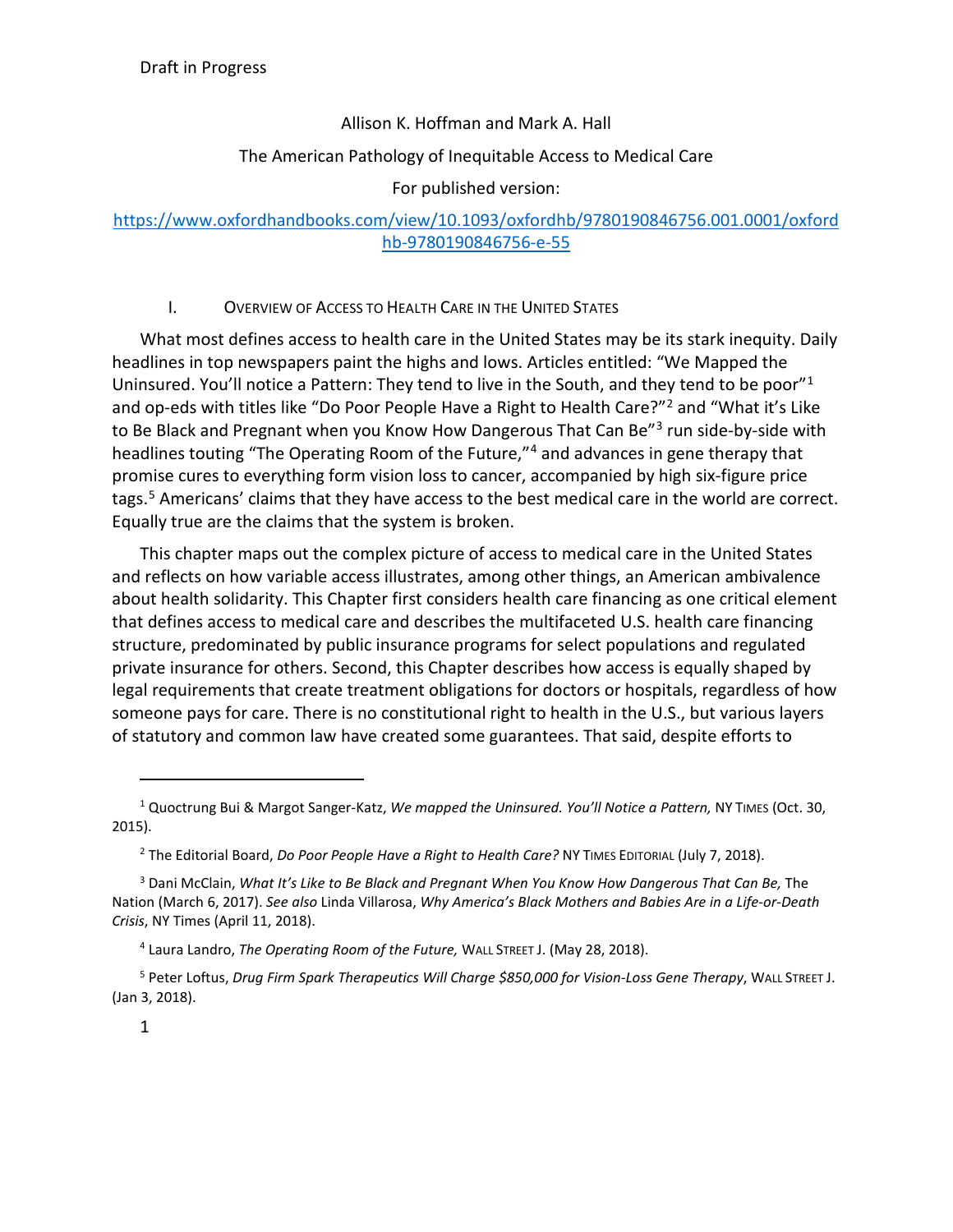increase access over the past decades, the United States is still extraordinary, as compared to peer nations, on the unevenness of access to medical care among its population.

Even after the passage of the Patient Protection and Affordable Care Act in 2010 (ACA), nearly 10 percent of the total population remains uninsured and, in many cases, lacks access to basic medical care.[6](#page-2-0) Even many people with insurance struggle to pay the cost-sharing necessary to use medical care. And some cannot get access to doctors, whether insured or not. Despite legal obligations, providers still enjoy considerable autonomy over whom they care for and when. And most laws that create treatment obligations are silent about who will pay for that care, possibly leaving patients who receive lifesaving care with crippling medical debt.

Scholars attribute the perpetuation of this uneven picture to a range of factors: organized medicine and other interest groups' resistance to public insurance, broader ideological skepticism of government or of new taxes, path dependency and inertia. [7](#page-2-1) At its root, disparities in access draw from the fact that the notion of a right to health care does not have and never has had the same salience in the United States as in its peer nations. In turn, the existing system undermines health solidarity by reproducing a norm where access to health care is not universal. Even though U.S. laws have facilitated or guaranteed access to care for some people and in some circumstances, the absence of consensus on any coherent guiding principle is evident in the remaining gaps.

<span id="page-2-4"></span>II. FINANCING AND HEALTH INSURANCE AS POINT OF ENTRY

The U.S. spends more on medical care than on any other single good or service. In 2017, U.S. medical care spending accounted for nearly 18% of the gross domestic product and \$3.5 trillion in total spending.<sup>[8](#page-2-2)</sup> Relative to its wealth, the U.S. spends well more than other OECD nations—twice as much as a comparable country average and 25 percent more than its closest peer nation, Switzerland.<sup>[9](#page-2-3)</sup> Yet, most of these other countries outperform the U.S. on key health

<span id="page-2-0"></span><sup>&</sup>lt;sup>6</sup>United States Census, Health Insurance Coverage in the United States: 2017 5 (2018), at https://www.census.gov/content/dam/Census/library/publications/2018/demo/p60-264.pdf (last accessed July 30, 2019).

<span id="page-2-1"></span><sup>7</sup> *See* Timothy Jost, *Access to Health Insurance and Health Benefits* in OXFORD HANDBOOK OF U.S. HEALTH LAW (I. Glenn Cohen, Allison K. Hoffman, and William M. Sage, eds. 2017).

<span id="page-2-2"></span><sup>8</sup> Centers for Medicare & Medicaid Services, NHE Fact Sheet Historical NHE 2017, at https://www.cms.gov/research-statistics-data-and-systems/statistics-trends-andreports/nationalhealthexpenddata/nhe-fact-sheet.html.

<span id="page-2-3"></span><sup>&</sup>lt;sup>9</sup> Bradley Sawyer and Cynthia Cox, Peterson-Kaiser Health System Tracker, How Does Health Spending in the U.S. Compare to Other Countries? (2018), at [https://www.healthsystemtracker.org/chart-collection/health](https://www.healthsystemtracker.org/chart-collection/health-spending-u-s-compare-countries/#item-start)[spending-u-s-compare-countries/#item-start.](https://www.healthsystemtracker.org/chart-collection/health-spending-u-s-compare-countries/#item-start)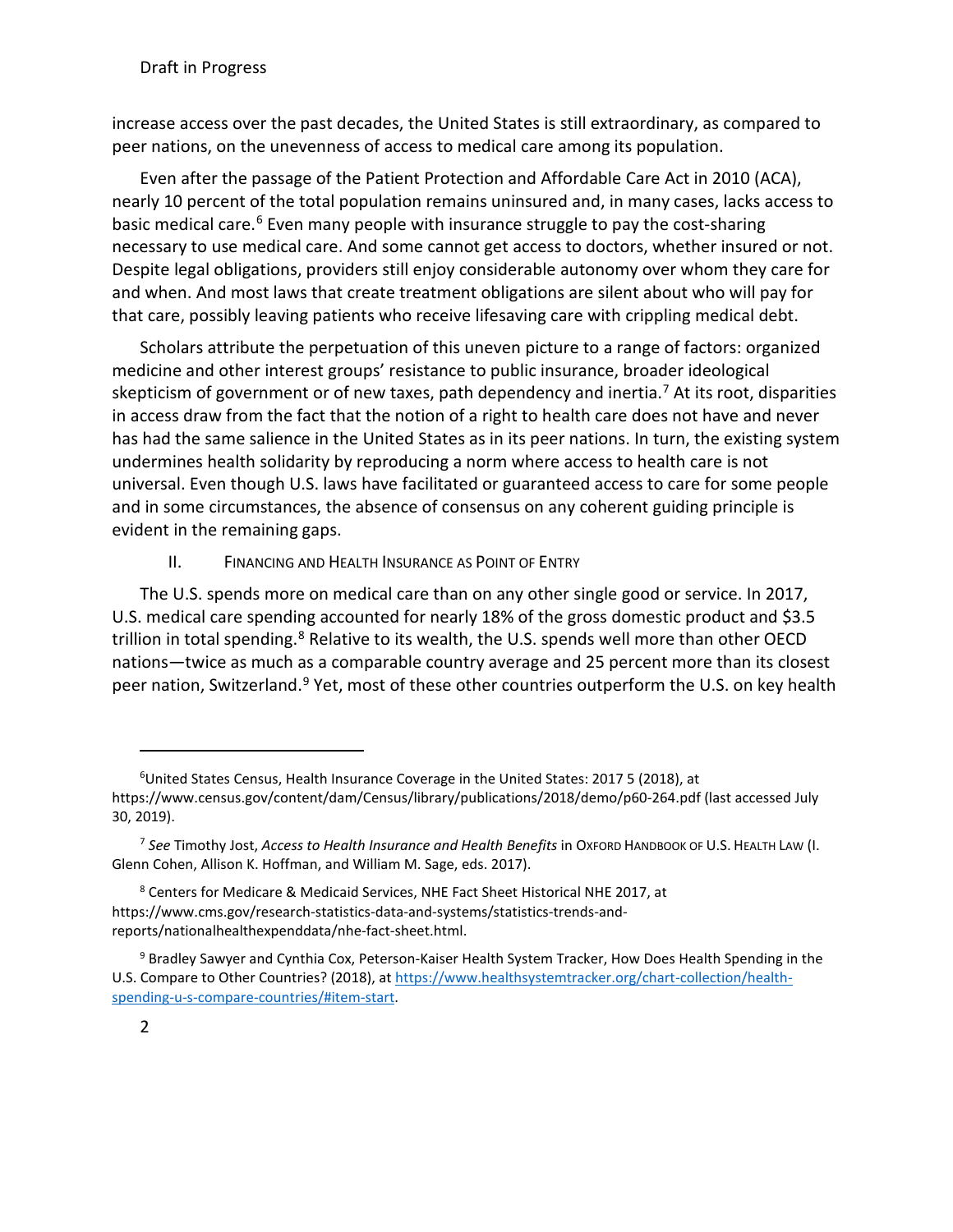outcomes, including life expectancy and infant mortality, as well as subjective patient experience. [10](#page-3-0)

A major part of the problem in the U.S. is outsized prices that impede affordability, and thus access. Although utilization in the U.S. is generally not more than elsewhere, prices for medical services and goods in the U.S. are many time those in peer nations.<sup>11</sup> For the most part, the U.S. has no central, regulatory price controls.<sup>[12](#page-3-2)</sup> Each insurance program, public and private, must separately negotiate rates with every provider. And the largest public insurance program, Medicare, has statutory restrictions that prevent the government from regulating prices on prescription drugs. The U.S. strategy has been to look to the market and competition to check prices, but this strategy has not worked well.<sup>[13](#page-3-3)</sup>

Another part of the problem can be explained by how people access, and do not access, medical care in the U.S. A century ago, people who needed medical care simply paid for it. After a century of medical advances and the growth of a medical industry of hospitals, drugs, and devices, medical care had become so expensive, very few people could afford to pay for it outof-pocket. For most people, having good health insurance has become a necessary gateway to accessing good medical care,<sup>[14](#page-3-4)</sup> and for many doctors and hospitals, it is the key to being paid.

For most Americans, the first request when they go to a doctor or hospital is for their insurance card. In fact, some hospitals will not admit someone for care without proof they can pay. The average price of normal childbirth in the U.S. is over \$10,000 and coronary bypass surgery costs on average over \$78,000.<sup>[15](#page-3-5)</sup> The annual per person spending on medical care is over \$10,000.<sup>[16](#page-3-6)</sup> Compare this amount to the median household income, which before taxes

- <sup>13</sup> Allison K. Hoffman, *Health Care's Market Bureaucracy,* 66 UCLA L. REV. (forthcoming 2019).
- <sup>14</sup> John A. Nyman, *The Value of Health Insurance: The Access Motive*, 18 J. HEALTH ECON 141 (1999).

<span id="page-3-0"></span><sup>&</sup>lt;sup>10</sup> Eric C. Schneider et al., The Commonwealth Fund, Mirror, Mirror 2017: International Comparison Reflects Flaws and Opportunities for Better U.S. Health Care 8-9 (2017). Marian F. MacDorman et al., *Is the United States Maternal Mortality Rate Increasing? Disentangling Trends from Measurement Issues*, 128 OBSTAT. GYNECOL. 447, 453 (2016).

<span id="page-3-2"></span><span id="page-3-1"></span><sup>11</sup> Gerald F. Anderson et al., *It's Still The Prices, Stupid: Why The US Spends So Much on Health Care, And a Tribute to Uwe Reinhardt,* 38 HEALTH AFF. 87 (2019).

 $12$  Some states, like Maryland, have experimented with price controls.

<span id="page-3-5"></span><span id="page-3-4"></span><span id="page-3-3"></span><sup>&</sup>lt;sup>15</sup> Sarah Kliff and Soo Oh, *America's Health Care Prices are Out of Control. These 11 Charts Prove it, Vox (2018),* a[t https://www.vox.com/a/health-prices](https://www.vox.com/a/health-prices) (last accessed July 25, 2018).

<span id="page-3-6"></span><sup>&</sup>lt;sup>16</sup> Centers for Medicare & Medicaid Services, NHE Fact Sheet Historical NHE 2017, at [https://www.cms.gov/research-statistics-data-and-systems/statistics-trends-and](https://www.cms.gov/research-statistics-data-and-systems/statistics-trends-and-reports/nationalhealthexpenddata/nhe-fact-sheet.html)[reports/nationalhealthexpenddata/nhe-fact-sheet.html](https://www.cms.gov/research-statistics-data-and-systems/statistics-trends-and-reports/nationalhealthexpenddata/nhe-fact-sheet.html) (last accessed July 30, 2019).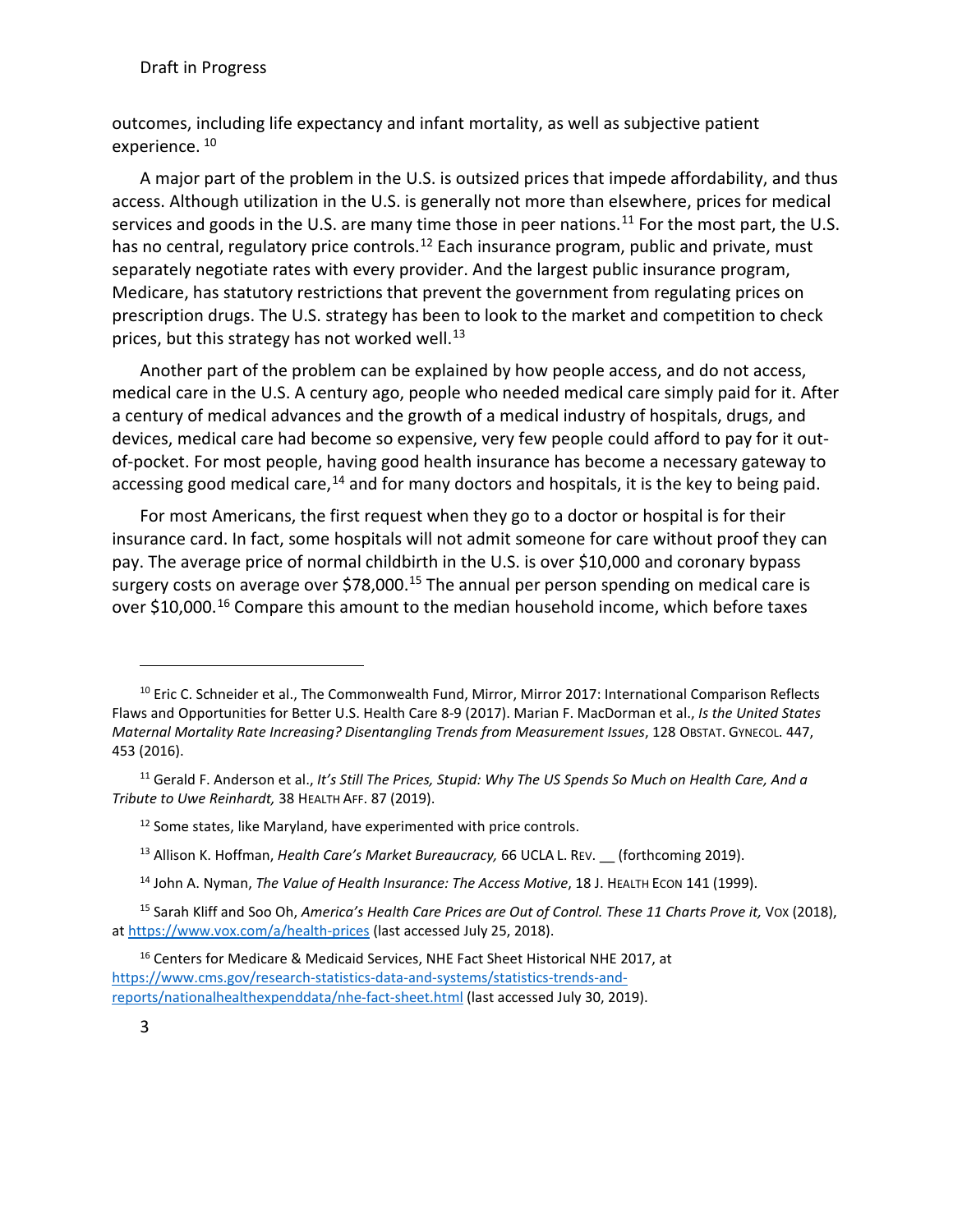was \$57,652 in 20[17](#page-4-0).<sup>17</sup> The lowest quartile of earners had a mean income of just over \$13,000 and the second quartile of just over \$35,000.<sup>[18](#page-4-1)</sup> For this majority of Americans, paying for medical care out-of-pocket is not an option. This Part will thus primarily focus on how insurance—public and private—defines access to care.

Section A briefly describes what people without health insurance do to pay for care. Section B offers an overview of private and public insurance as a primary gateway to access medical care, including how it developed, how it evolved with the passage of the ACA, and how it has continued to evolve after the ACA's passage. Section C explains how the heterogeneity in health insurance in the United States exacerbates inequitable access, even among the insured. The final Section C.2 considers why this inequitable picture remains and whether it will persist in the future.

# A. The Uninsured and Access to Medical Care

Even with the primacy of health insurance, there are a few other ways that people can access care without health insurance to pay for it. First, some people receive charity care through free clinics, volunteer services offered by providers, fee waivers from hospitals' charity care programs, or drug assistance programs. All of these types of charity care, however, are contingent and extremely limited in scope.

Second, for select populations and some low-income patients, the government provides care directly, such as through the Indian Health Service (IHS) for over 2.5 million federally-recognized American Indians and Alaska Natives,<sup>[19](#page-4-2)</sup> Veterans Health Administration (VHA) for over 9 million people who served for a designated period of time in the active military, naval or air service and were not dishonorably discharged,<sup>[20](#page-4-3)</sup> and through federally-qualified community health centers (FQHC). The IHS and VHA provide a full range of free or highly-subsidized inpatient and outpatient health care services in designated facilities. The VHA has, for example, 170 medical centers and over 1000 outpatient sites.<sup>[21](#page-4-4)</sup> FQHCs, in contrast, are federally-funded safety nets that offer mostly outpatient care on a sliding scale basis.

<span id="page-4-4"></span> $^{21}$  *Id.* 

<span id="page-4-0"></span><sup>17</sup> United States Census Bureau Quick facts, at<https://www.census.gov/quickfacts/fact/table/US/PST045217> (last accessed July 25, 2018).

<span id="page-4-2"></span><span id="page-4-1"></span><sup>&</sup>lt;sup>18</sup> United States Census Bureau, Historical Income Tables: Households, Table H-3 Mean Income Received by Each Fifth and Top 5 Percent, a[t https://www.census.gov/data/tables/time-series/demo/income](https://www.census.gov/data/tables/time-series/demo/income-poverty/historical-income-households.html)[poverty/historical-income-households.html](https://www.census.gov/data/tables/time-series/demo/income-poverty/historical-income-households.html) (last accessed July 30, 2019).

<sup>19</sup> IHS Profile, Indian Health Services, at https://www.ihs.gov/newsroom/factsheets/ihsprofile/

<span id="page-4-3"></span><sup>&</sup>lt;sup>20</sup> About VHS, Veterans Health Administration, at https://www.va.gov/health/aboutvha.asp.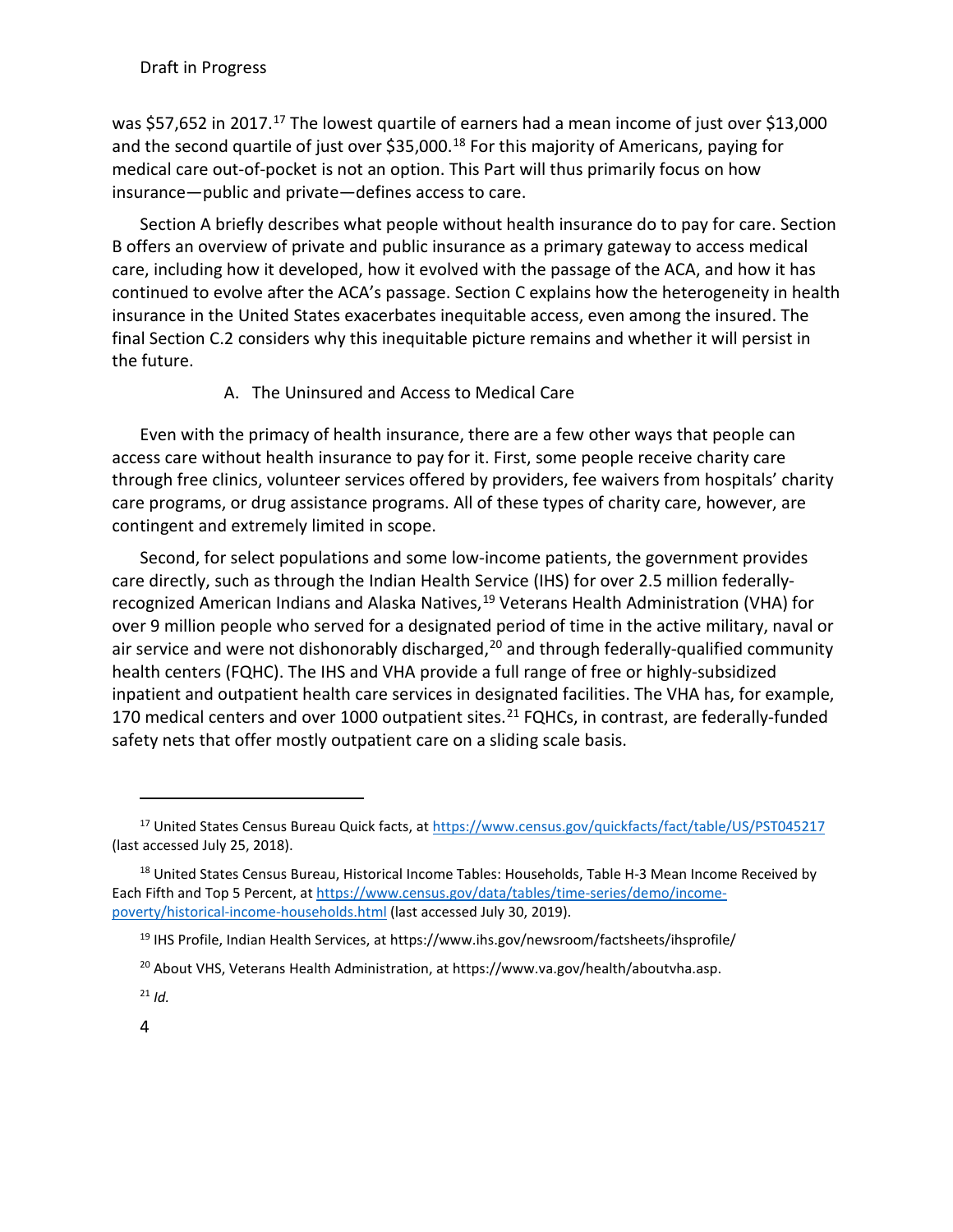Public provision of care used to be more common in the U.S. In the early 20<sup>th</sup> Century, a majority of hospitals were operated by state or local governments. But public provision has receded due in part to a constellation of political interests.<sup>[22](#page-5-0)</sup> The very term "socialized medicine" has been coopted in the U.S. as the rallying cry to reduce or contain the government's role in the provision of medical care even in areas where the government is already involved, such as the regulation of private insurance.

Third and finally, in some cases, people can and still do pay for care out-of-pocket. They do so in a variety of circumstance, ranging from people with financial resources paying for elective or concierge care to people without, or with poor, insurance coverage patching together funding for care in any way possible.

#### B. Map of Public and Private Financing

The U.S. health insurance system is a convoluted map of different sources of public and private health care financing. Unlike in most other countries, the public system in the U.S. is neither universally available nor primary. The maze of coverage sources is confusing even for students of the U.S. System, as evinced by the fact that it will take several pages just to describe its basics.

#### *1. The Evolution of a Fragmented System*

Although all countries have a mix of public and private financing for health care, the U.S. is the only nation among its peers that lacks a universal public system to create access to basic care and, not surprisingly, the only one among peers that tolerates high rates of uninsurance.<sup>[23](#page-5-1)</sup> Most other peer nations finance care with universal social insurance through taxes (either earmarked or general revenue), such as in France, Canada, or Australia. Alternately, some provide care directly through government-owned hospitals and employed physicians, as in the UK's socialized medical systems. The U.S. does neither of these things.

Even the countries that on first blush might look more like the U.S. system because of the centrality of the private market and options, such as Switzerland, are fundamentally different. After the passage of the ACA with its mandate that most people have health insurance and its creation of regulated marketplaces for purchase, many people attempted to analogize the U.S. system to the Swiss one.

<sup>22</sup> Jost, *supra* not[e 7,](#page-2-4) at 7.

<span id="page-5-1"></span><span id="page-5-0"></span> $23$  Even in Switzerland, where people buy insurance from private insurance companies, the uninsurance rate is usually only 1-2 percent. If you google, "uninsurance rate Switzerland," in fact, Google reports back on the *unemployment* rate.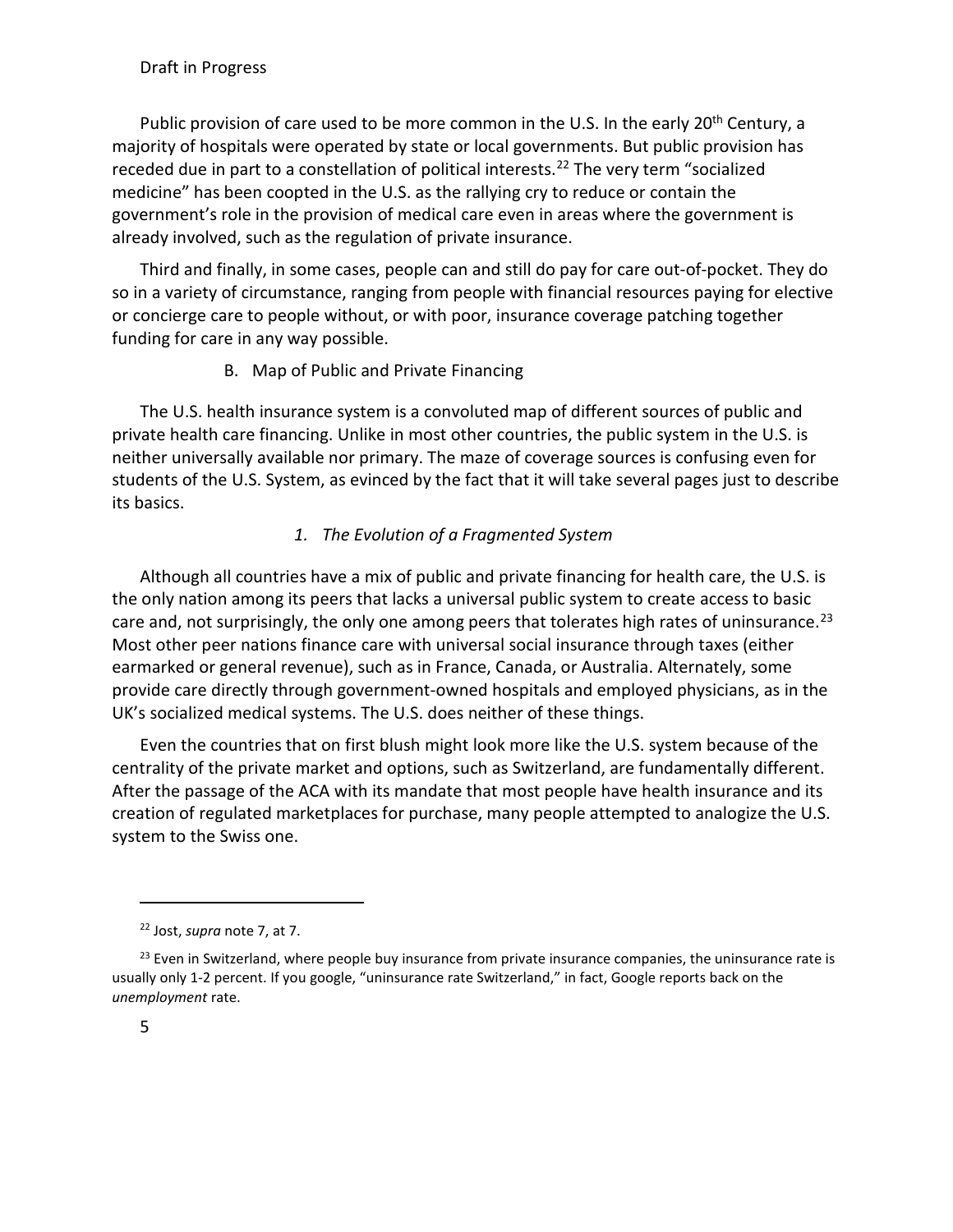The Swiss system is similar only to the extent that each person in Switzerland must purchase a health insurance policy directly from an insurer and each person has a choice among dozens of insurers.[24](#page-6-0) Beyond that, the two diverge. The Swiss government mandates basic benefits for all plans, sets physician rates through a national fee schedules and maximum pricing for hospitals and pharmaceuticals, and approves the community-rated insurance premiums.[25](#page-6-1) The U.S. does regulate benefits in the exchange plans but does not regulate fees or approve premiums. Unlike in the U.S., Swiss insurers are all not-for-profit organizations that must return surplus to policyholders.<sup>[26](#page-6-2)</sup> Coverage is highly subsidized and nearly universal, guaranteed by a strongly-enforced mandate that, in a very unamerican way, garnishes wages up to the amount of premiums if someone does not have insurance. Access to care does not vary significantly, except with respect to what are considered "amenities," like single-room occupancy in hospitals, or services like dental care.<sup>[27](#page-6-3)</sup> The Swiss system is in effect a social insurance program, just with an element of choice built in. The Dutch and German systems, which also offer some choice of health plan, are also social insurance.<sup>[28](#page-6-4)</sup> The U.S. system, even if it shares some surface characteristics like choice of private insurance plans in a marketplace, is fundamentally different in critical philosophical and practical ways.

At the time that other countries were developing social insurance systems, the U.S. faltered. Despite repeated attempts over the twentieth century to create a national system for healthcare financing in the U.S., none succeeded and different forms of health care financing developed incrementally and over time.<sup>[29](#page-6-5)</sup> Over the course of the  $20<sup>th</sup>$  century, public insurance programs were created to pay for care for populations considered especially vulnerable and private insurance filled in from there.

President Lyndon Johnson signed the bedrock programs of public financing, Medicare and Medicaid, into law in 1965 as part of his Great Society, and the programs have since been

<span id="page-6-1"></span><span id="page-6-0"></span><sup>24</sup> Nikola Biller-Andorno & Thomas Zeltner, *Individual Responsibility and Community Solidarity—The Swiss Health Care System*, 373 NEW ENG .J. MED. 2193, 2195 (2015).

 $25$  *Id.* 

<sup>26</sup> *Id.* at 2195.

<sup>27</sup> 2196.

<span id="page-6-4"></span><span id="page-6-3"></span><span id="page-6-2"></span><sup>28</sup> Timothy Stoltzfus Jost, *The Experience of Switzerland the Netherlands with Individual Health Insurance Mandates: A model for the United States?, at* 

[http://law2.wlu.edu/deptimages/Faculty/Jost%20The%20Experience%20of%20Switzerland%20and%20the%20Net](http://law2.wlu.edu/deptimages/Faculty/Jost%20The%20Experience%20of%20Switzerland%20and%20the%20Netherlands.pdf) [herlands.pdf](http://law2.wlu.edu/deptimages/Faculty/Jost%20The%20Experience%20of%20Switzerland%20and%20the%20Netherlands.pdf) (last accessed May 22, 2018).

<span id="page-6-5"></span><sup>29</sup> *See, e.g.,* STUART ALTMAN & DAVID SCHACTMAN, POWER, POLITICS, AND UNIVERSAL HEALTH CARE: THE INSIDE STORY OF A CENTURY-LONG BATTLE (2011), DAVID BLUMENTHAL & JAMES A. MORONE, THE HEART OF POWER: HEALTH AND POLITICS IN THE OVAL OFFICE (2009); PAUL STARR, REMEDY AND REACTION: THE PECULIAR AMERICAN STRUGGLE OVER HEALTH CARE REFORM (2011).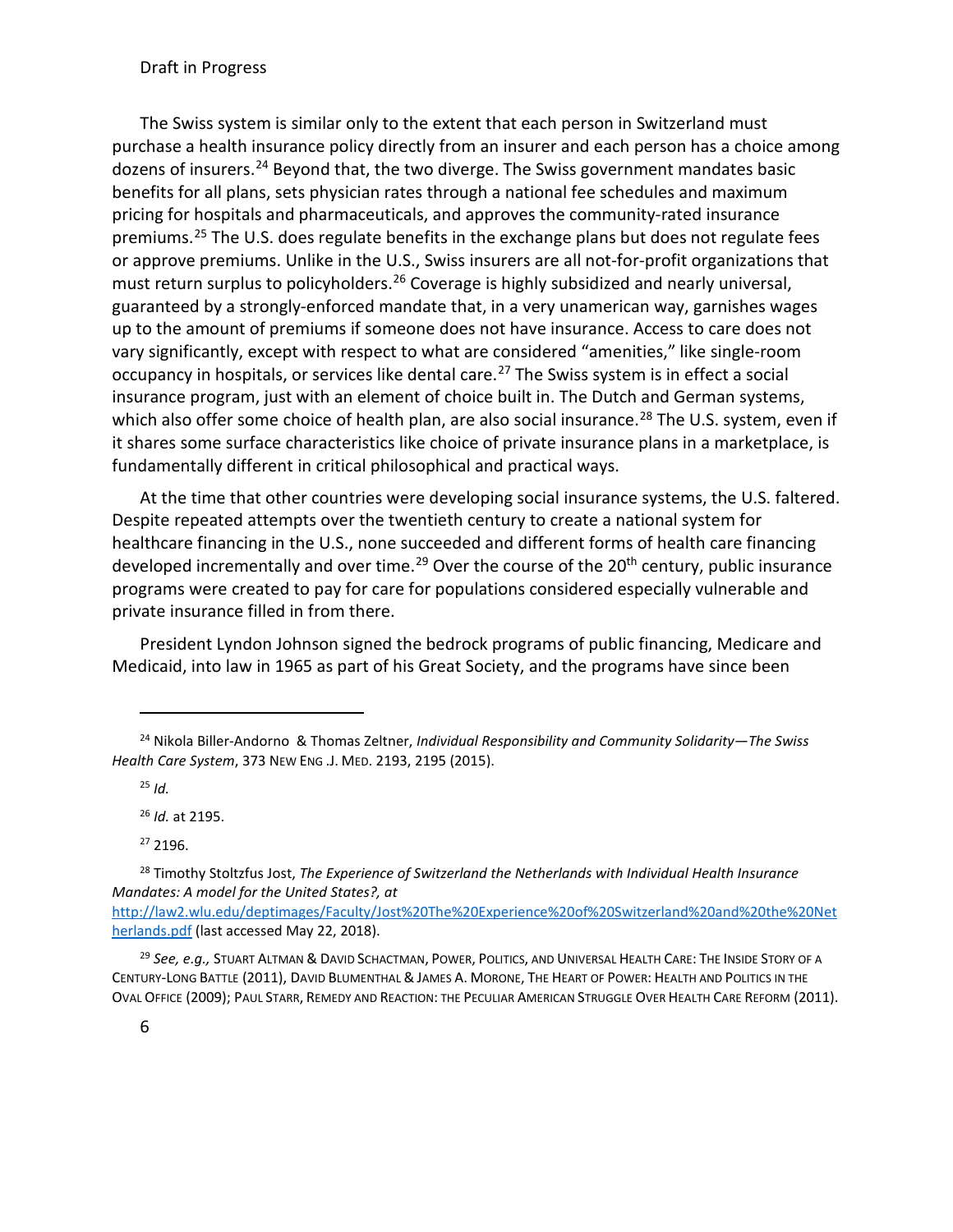considered the greatest success of 20<sup>th</sup> Century U.S. health reform.<sup>[30](#page-7-0)</sup> Even so, Medicare and Medicaid were a failed attempt at universalism.<sup>[31](#page-7-1)</sup> They set out to pay for healthcare for the elderly, the "deserving poor,"—focusing on those who are young or pregnant—and for people with disabilities. In other words, Medicare and Medicaid selected out more vulnerable populations for public insurance. This cabining out of more vulnerable populations is in direct contrast with European models based on solidarity, where the healthy and wealthy crosssubsidize others in insurance pools.

Medicare, which pays for medical care for 57 million older Americans and some people with disabilities, is itself a constellation of many parts and many rules. Medicare Part A pays for hospital benefits, and enrollment is free and automatic for all persons who contributed sufficient payroll taxes during their working years. Medicare Part B pays for outpatient care and is optional, although nearly all eligible people enroll. It is financed by general tax revenue and monthly premiums, which are income adjusted. Both of these parts have cost-sharing requirements when people use care, which leave enrollees vulnerable to potentially high outof-pocket spending for using medical care. For example, in 2019, Part A includes a deductible of \$1364 per hospitalization.<sup>[32](#page-7-2)</sup> For hospital stays longer than 60 days, beneficiaries have cost sharing of \$341 per day for days 61 to 90 and \$682 per day beyond that.<sup>[33](#page-7-3)</sup> For outpatient care, beneficiaries pay a \$185 deductible in 2019 and 20% coinsurance for most services.<sup>[34](#page-7-4)</sup> Ninety percent of all retirees obtain private supplemental insurance coverage, through various forms, to help fill in these gaps.<sup>[35](#page-7-5)</sup>

Medicaid has become the largest single insurer in the United States through a series of incremental expansions.<sup>[36](#page-7-6)</sup> Medicaid is funded jointly by the state governments and through federal "matching funds," which are at least as much as what the states spend, and more in many states.<sup>[37](#page-7-7)</sup> It began as a program to cover poor people who were receiving cash welfare,

 $33$  *Id.* 

<sup>34</sup> *Id.* 

<sup>35</sup> JULIETTE CUBANSKI ET AL., HENRY J. KAISER FAMILY FOUND., MEDICARE CHARTBOOK 60 (4TH ED. 2010).

<span id="page-7-6"></span><span id="page-7-5"></span><span id="page-7-4"></span><sup>36</sup> Cindy Mann & Deborah Bachrach, *Medicaid as Health Insurer: Evolution and Implications*, Commonwealth Fund To The Point (July 23, 2015).

<span id="page-7-7"></span><sup>37</sup> Laura Snyder & Robin Rudowitz, *Medicaid Financing: How Does it Work and What are the Implications?*, Kaiser Family Foundation Issue Brief (May 20, 2015).

<span id="page-7-0"></span> $30$  Social Security Amendments of 1965, Pub. L. No. 89-97, 79 Stat. 286 (1965) (codified as amended at 42 U.S.C. §§ 1395, 1396 (2012)).

<sup>&</sup>lt;sup>31</sup> THEODORE R. MARMOR, THE POLITICS OF MEDICARE 95-96 (1970).

<span id="page-7-3"></span><span id="page-7-2"></span><span id="page-7-1"></span><sup>32</sup> *2019 Medicare Costs*, MEDICARE.GOV, https://www.medicare.gov/pubs/pdf/11579-medicare-costs.pdf (last visited July 30, 2019).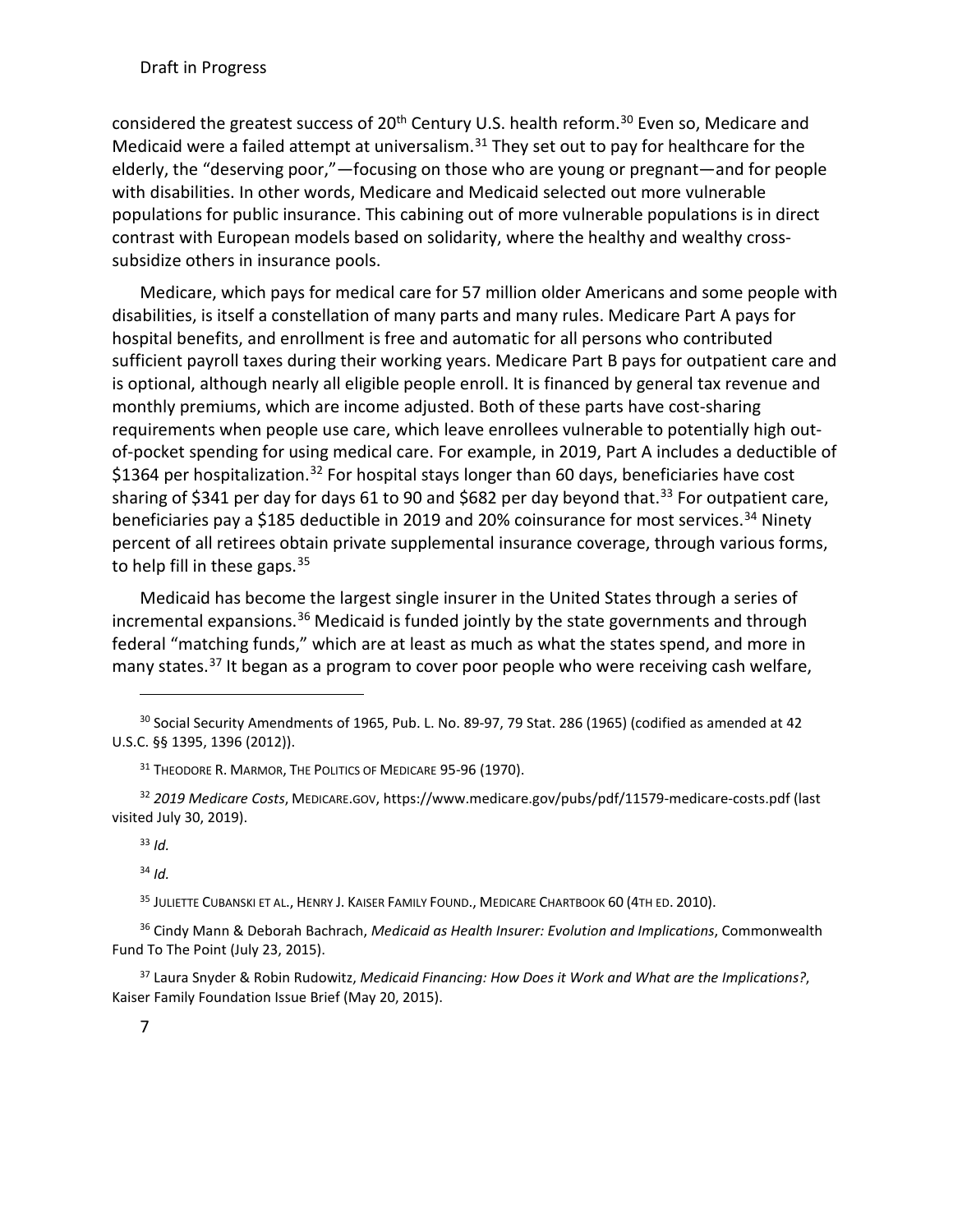including children and their parents and the elderly, blind, and disabled. Over time, additional categories of people were added, including pregnant women and children in families with slightly higher incomes.<sup>[38](#page-8-0)</sup>

With the ACA, Medicaid eligibility was extended to all non-elderly poor and the income threshold was lifted up to 138% of the federal poverty level (just over \$35,000 USD for a family of four in 2019). In a legal challenge to this provision, the Supreme Court found it unconstitutional, beyond Congress's authority. The Court in a case called *NFIB v. Sebelius*, held that the conditions of the expansion, which required states to expand eligibility to this entire population or else lose their current federal funding, were like a "gun to the head" of the states and thus a coercive use of federal spending power.<sup>[39](#page-8-1)</sup> The effect of the decision in this case was to make the expansion optional. States could expand and, if they did, get additional federal matching funds, or not and maintain their current programs. As of the end of July 2019, 33 states and Washington DC had expanded; 17 had not yet.<sup>[40](#page-8-2)</sup> Even with the decision in *NFIB v. Sebelius*, Medicaid has become an increasingly universal program for the poor, regardless of their welfare status, and the number one financing source for long-term care.

The creation of Medicare and Medicaid to cover limited populations catalyzed a halfcentury of efforts to fill in the gaps. The Children's Health Insurance Program (CHIP) was created in 1997 for children just above Medicaid income thresholds, Medicare Part D was added in 2003 to provide prescription drug benefits to elders, and most recently, the ACA expanded Medicaid and filled in coverage gaps in the Medicare Part D program. Now, just over one-third of the population has public health insurance, mostly with Medicare and Medicaid and a small number with military or veteran's coverage.<sup>[41](#page-8-3)</sup>

Private financing—in the forms of employer-sponsored health insurance (ESI), individual health insurance, out-of-pocket payments, and charity care—fills in remaining gaps. Health insurance developed as an employment benefit throughout the  $20<sup>th</sup>$  Century and has become deeply entrenched as such. While employers are not required to offer their employees health

[act/?currentTimeframe=0&sortModel=%7B%22colId%22:%22Location%22,%22sort%22:%22asc%22%7D](https://www.kff.org/health-reform/state-indicator/state-activity-around-expanding-medicaid-under-the-affordable-care-act/?currentTimeframe=0&sortModel=%7B%22colId%22:%22Location%22,%22sort%22:%22asc%22%7D) (last accessed August 16, 2018).

<span id="page-8-0"></span><sup>38</sup> Sara Rosenbaum & Benjamin D. Sommers, *Rethinking Medicaid in the New Normal,* 5 ST. LOUIS J. HEALTH L. & POL'Y 127, 138 (2011).

<sup>39</sup> NFIB v. Sebelius, 567 U.S. 519 (2012).

<span id="page-8-2"></span><span id="page-8-1"></span><sup>&</sup>lt;sup>40</sup> Kaiser Family Foundation, Status of State Action on the Medicaid Expansion Decision as of July 27, 2018, at [https://www.kff.org/health-reform/state-indicator/state-activity-around-expanding-medicaid-under-the](https://www.kff.org/health-reform/state-indicator/state-activity-around-expanding-medicaid-under-the-affordable-care-act/?currentTimeframe=0&sortModel=%7B%22colId%22:%22Location%22,%22sort%22:%22asc%22%7D)[affordable-care-](https://www.kff.org/health-reform/state-indicator/state-activity-around-expanding-medicaid-under-the-affordable-care-act/?currentTimeframe=0&sortModel=%7B%22colId%22:%22Location%22,%22sort%22:%22asc%22%7D)

<span id="page-8-3"></span><sup>&</sup>lt;sup>41</sup> Jessica C. Barnett & Edward R. Berchick, Current Population Reports, Health Insurance Coverage in the United States: 2016 2 (2017), at

https://www.census.gov/content/dam/Census/library/publications/2017/demo/p60-260.pdf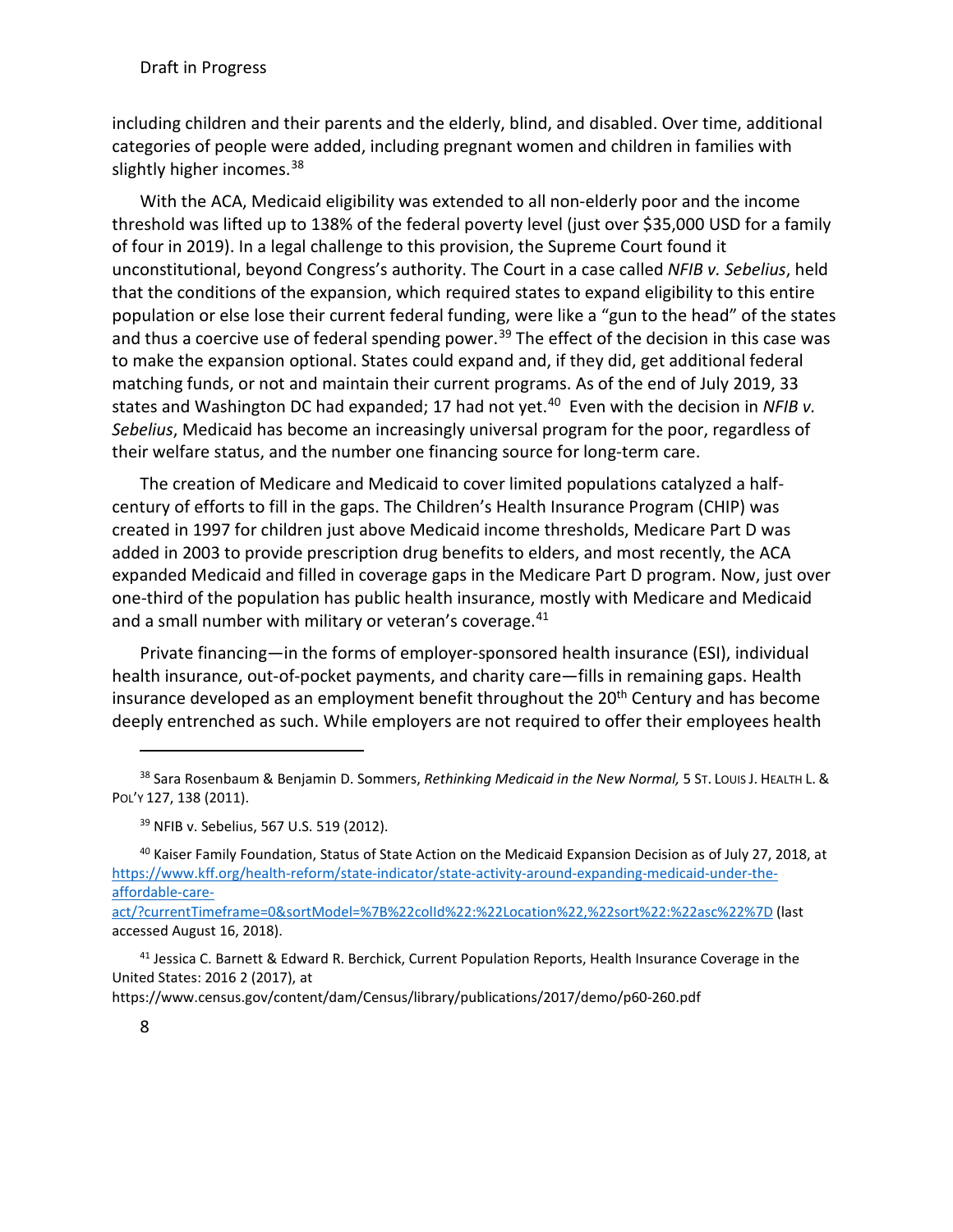insurance, many do because expenditures on health benefits are excludable from taxes for both the employer and employee. The beneficial tax treatment means that health benefits have become a less expensive way to compensate employees.<sup>[42](#page-9-0)</sup> Over half of Americans have private health insurance, <sup>[43](#page-9-1)</sup> most of whom have ESI.<sup>[44](#page-9-2)</sup>

Without access to public insurance or ESI, people who want health insurance are left to seek it out on their own, directly from a private insurance company. Six to seven percent of the non-elderly (about 15 million people) had health insurance through this "individual-market" prior to the passage of the ACA.<sup>[45](#page-9-3)</sup> Historically, individual-market coverage was relatively more expensive than ESI, in part because administrative costs were as high as 15-20 percent of total costs. This cost arose in part because, before the ACA, insurers could underwrite and exclude people based on their health, with few legal restrictions. [46](#page-9-4) As many as three in five people who applied for individual health insurance before the ACA could not afford the high premium prices or were denied coverage, and many people remained uninsured or underinsured. <sup>[47](#page-9-5)</sup>

#### *2. The ACA and Blurring of Public and Private Insurance*

The lines between public health insurance and private insurance have blurred over time.<sup>[48](#page-9-6)</sup> Public health insurance is increasingly outsourced to private insurers as administrators and reliant on private-market tools to attempt to control spending. As one example, programs like Medicaid have increasingly looked to private managed care companies to administer benefits,

<span id="page-9-2"></span><https://www.census.gov/content/dam/Census/library/publications/2017/demo/p60-260.pdf>

 $44$  Id.

<span id="page-9-3"></span><sup>45</sup> Paul Fronstin, Sources of Health Insurance and Characteristics of the Uninsured: Analysis of the March 2009 Current Population Survey, EBRI ISSUE BRIEF, no. 334, Sept. 2009, at 5.

<span id="page-9-4"></span><sup>46</sup> *See, e.g.*, Melinda Beeuwkes Buntin et al*.*, *The Role of the Individual Health Insurance Market and Prospects for Change*, 23 HEALTH AFF. Nov.-Dec. 2004 at 79, 81; SARA R. COLLINS ET AL., THE COMMONWEALTH FUND, SQUEEZED: WHY RISING EXPOSURE TO HEALTH CARE COSTS THREATENS THE HEALTH AND FINANCIAL WELL-BEING OF AMERICAN FAMILIES 3-4 (2006).

<span id="page-9-5"></span><sup>47</sup> Michelle M. Doty et al., Failure to Protect: Why the Individual Insurance Market Is Not a Viable Option for Most U.S. Families, COMMONWEALTH FUND PUB. NO. 1300 at 1-3 (2009).

<span id="page-9-6"></span><sup>48</sup> Amy Monahan, *The Interaction Between Public and Private Health Insurance* in The OxFORD HANDBOOK OF U.S. HEALTH LAW (I. Glenn Cohen, Allison K. Hoffman, and William M. Sage, eds. 2017).

<span id="page-9-0"></span> $42$  By one estimate, health insurance costs employers approximately \$.65 per dollar of benefits. Jonathan Gruber, *Covering the Uninsured in the United States*, 46 J. ECON. LITERATURE 571, 574 (2008).

<span id="page-9-1"></span><sup>&</sup>lt;sup>43</sup> Jessica C. Barnett & Edward R. Berchick, Current Population Reports, Health Insurance Coverage in the United States: 2016 2 (2017), at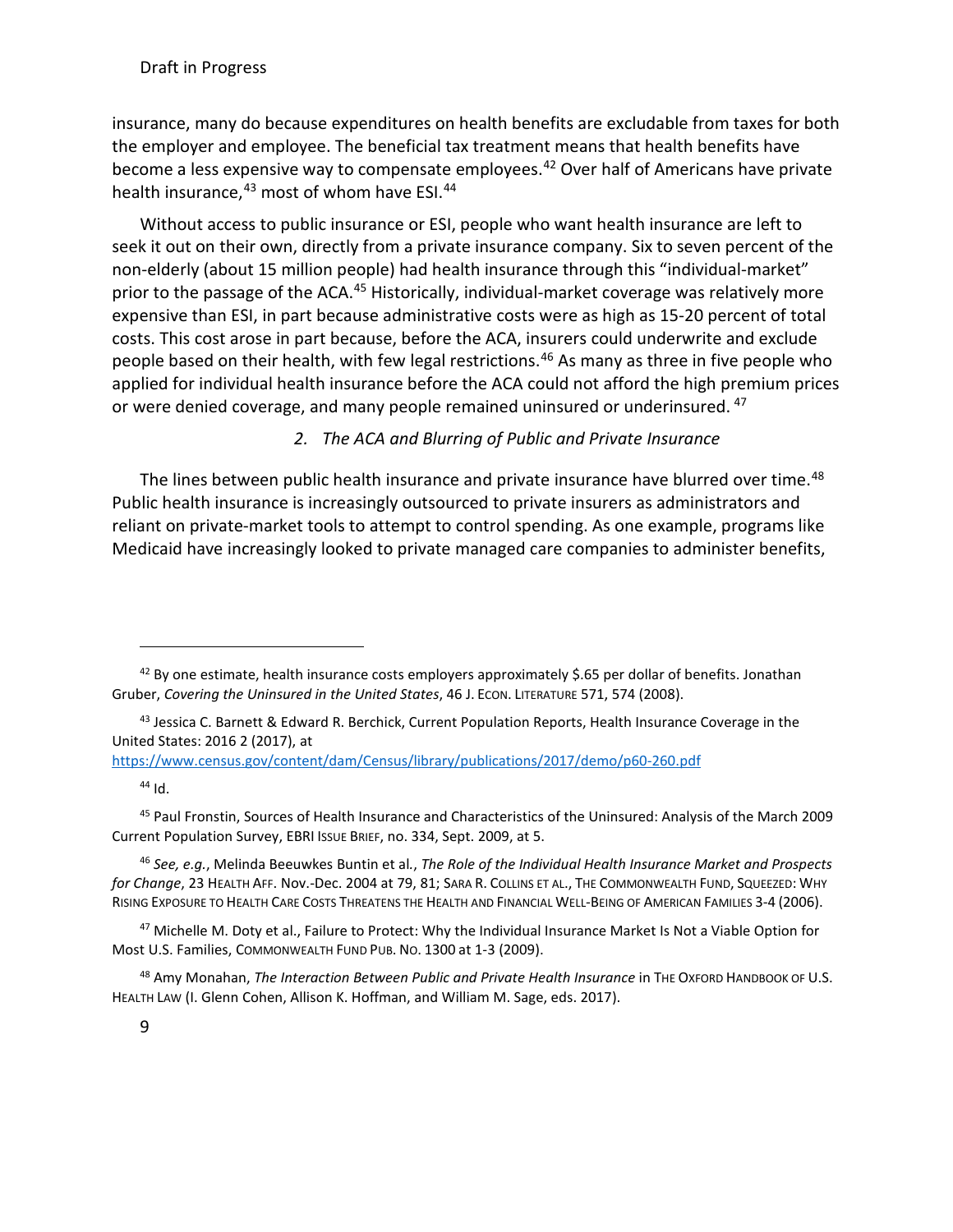since permitted by law in 1997.<sup>[49](#page-10-0)</sup> In 2016, over three-quarters of the 80 million beneficiaries were enrolled in managed care plans.<sup>50</sup>

Medicare reforms also have integrated private industry, in their case with the goal that competition would offer a means to control spending. In 1997, Congress created a new program in Medicare called Medicare+Choice (now Medicare Advantage), which allowed people to choose to get their Medicare coverage from private managed care plans. These plans cover the traditional benefits under Parts A and B, and sometimes also Part D drug benefits. They also provide supplemental coverage to fill in the out-of-pocket costs not covered by traditional Medicare. The theory, in establishing these plans, was that competition among private insurers to gain Medicare beneficiary enrollment would drive up quality and down costs. This theory has faced many problems in practice. For many years these plans were excessively overpaid. Especially in the initial years, the private plans attempted to select out healthier populations to maximize profit. Even without these problems, enrollees have difficulty differentiating among plans, and often make poor choices.

As public insurance is shaped by private industry and market-based strategies, private health insurance has been increasingly regulated and, after the ACA, individual market coverage in particular has begun to take on qualities of social insurance. The ACA transformed the individual-market, regulating what coverage insurers could offer, to whom, and at what cost.

Prior to the ACA, apart from a few federal laws,<sup>[51](#page-10-2)</sup> most of the regulation of health insurance, especially in the individual market, was reserved for the states by a federal law called the McCarran-Ferguson Act.<sup>[52](#page-10-3)</sup> The ACA in effect federalized much of the regulation of the health insurance to make individual-market coverage more affordable and meaningful. The ACA required insurers to take all applicants despite pre-existing conditions, a requirement known as "guaranteed issue."[53](#page-10-4) It eliminated underwriting and allows premium variation based on only

<sup>49</sup> Balanced Budget Act of 1997, Pub. L. No. 105-33.

<span id="page-10-1"></span><span id="page-10-0"></span><sup>&</sup>lt;sup>50</sup> CENTER FOR MEDICARE & MEDICAID SERVICES, MEDICAID MANAGED CARE ENROLLMENT AND PROGRAM CHARACTERISTICS 11 (2016).

<span id="page-10-2"></span><sup>&</sup>lt;sup>51</sup> Health Insurance Portability and Accountability Act of 1996, Pub. L. No. 104-191, 110 Stat. 1936 (1996). Other examples include The Employee Retirement Income Security Act of 1974, which set minimum standards for employee health plans, and The Genetic Information Nondiscrimination Act of 2008, which restricted the use of genetic information in health underwriting. Employee Retirement Income Security Act of 1974, Pub. L. No. 93-406, 88 Stat. 829 (1974); Genetic Information Nondiscrimination Act of 2008, Pub. L. No. 110-233, 122 Stat. 881 (2008).

<span id="page-10-3"></span> $52$  McCarran-Ferguson Act, ch. 20, 59 Stat. 33 (1945) (codified as amended at 15 U.S.C. §§ 1011-1015 (2012)).

<span id="page-10-4"></span><sup>53</sup> Patient Protection and Affordable Care Act § 1201, 42 U.S.C. § 300gg (2012).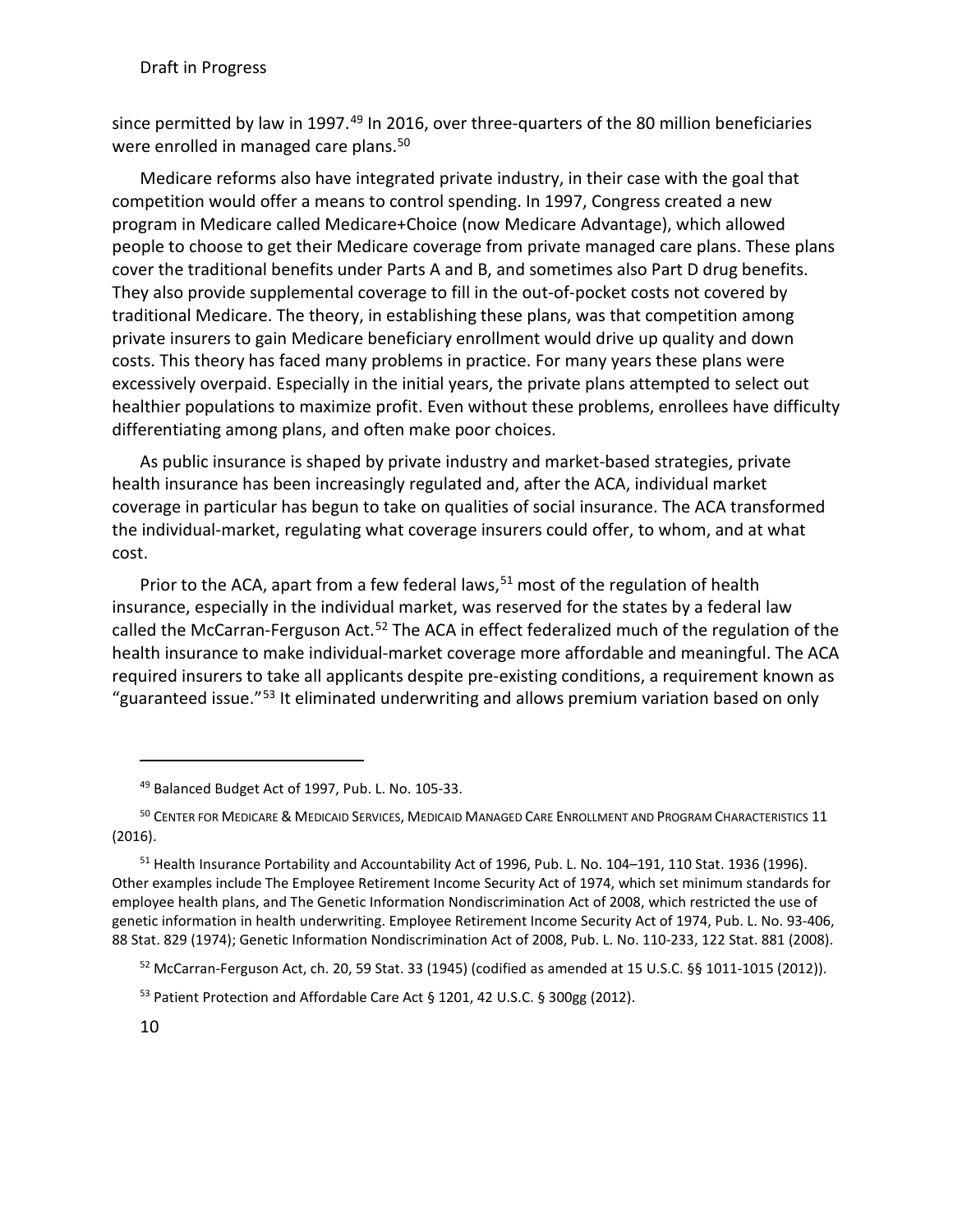four factors: age, geography, family size, and tobacco use status.<sup>[54](#page-11-0)</sup> Even if an insurer devised a way to cherry-pick out healthier applicants, the law intended to disgorge any resulting profits through reinsurance and risk-adjustment arrangements.<sup>[55](#page-11-1)</sup> Policies were required to include a range of mandated benefits similar to those offered in most employer plans, in ten categories of "essential health benefits," including preventive care without cost sharing, and were no longer allowed to impose annual or lifetime coverage limits on these mandated benefits.<sup>[56](#page-11-2)</sup>

Finally, the ACA's individual mandate required that most Americans carry health insurance that offers "minimum essential coverage," or else pay a penalty, which proved one of the most contentious parts of the law.<sup>[57](#page-11-3)</sup> Some people referred to the mandate as the linchpin of the individual market because it would resist adverse selection, where people would wait until they knew they needed medical care to buy coverage. The mandate intended to promote heterogeneous risk pools by requiring everyone to buy in, regardless of immediate medical need.

In addition, the ACA provided subsidies to help lower-income individuals comply with this mandate. Anyone who earns from 100 to 400% of the federal poverty level (\$12,490-\$49,960 for an individual) and does not have another adequate source of insurance, such as through an employer or Medicaid, is eligible for subsidized premiums. Lower-earners (100-250% of the federal poverty level) are also eligible for cost-sharing reductions to help them pay for the deductibles or other cost-sharing when they use medical care.<sup>[58](#page-11-4)</sup> The ACA established exchanges for the sale of the newly regulated policies where, in theory, private insurers would compete to offer plans to new enrollees.

Nearly 200 pages of the ACA are devoted to the endeavor of regulating private insurance and, in particular, revamping the individual market into a quasi-public enterprise. The ACA left the majority of employer plans largely untouched, with several exceptions. The regulation that proved most contentious was one that all plans, including employer plans, cover contraceptive products and services, as part of a general requirement to cover preventive care without cost sharing. The law exempted houses of worship from this requirement and created an accommodation for religious nonprofit organizations. Other employers, including Hobby

<span id="page-11-0"></span><sup>54</sup> Id.

*<sup>55</sup> Id*. at § 1341-42, 42 U.S.C. § 18061-62.

*<sup>56</sup> Id*. at § 1302, 42 U.S.C. § 18022*; Id*. at § 1001, 42 U.S.C. § 300gg-11 (2012), 42 U.S.C. § 300gg-13 (2012).

<span id="page-11-3"></span><span id="page-11-2"></span><span id="page-11-1"></span><sup>57</sup> *Id.* at § 1501, 26 U.S.C. § 5000A (2012). Some people are exempted from the penalty for reasons including religious objection or affordability, defined as when premiums cost over eight percent of household income. *Id.*

<span id="page-11-4"></span>*<sup>58</sup> Id*. at § 1401, 26 U.S.C. § 36B (providing for "premium tax credits"); *Id.* at § 1402, 42 U.S.C § 18071 (providing for "cost-sharing reductions").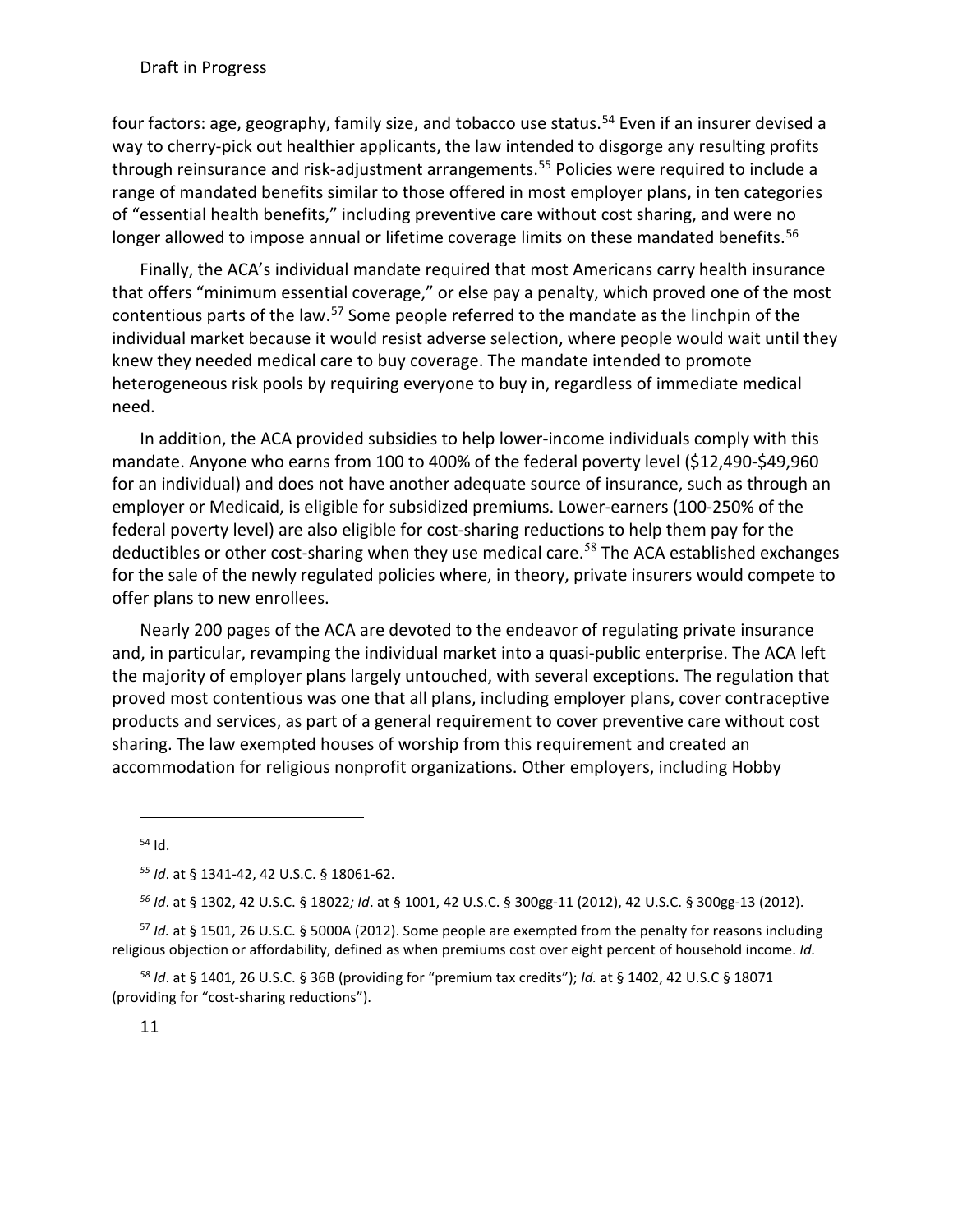Lobby—a closely held company, challenged this requirement as in violation of their religious freedom and prevailed in the Supreme Court.<sup>[59](#page-12-0)</sup>

The ACA's complex path to a simple goal of more universal coverage is unusual when viewed comparatively, but it offered an incremental way to pursue transformative policy goals. Optically, the ACA preserved preexisting private market structures and values. Practically, however, it bent and reshaped them to create more universal and meaningful access to health care in the U.S. Yet, in large part because of the multifaced regulatory efforts needed to achieve their goals, the ACA policies to expand insurance coverage have been vulnerable.

## *3. ACA Challenges*

Even in the best case scenario, the ACA's hoped-for gains were hard to achieve. In addition to the legal challenges discussed above, and numerous others, the ACA has faced a series of technical and political challenges in its efforts to expand access.

For example, the initial roll out of the exchanges were an infamous disaster, with technical problems hampering enrollment. Even once the exchanges were running, people have struggled to choose health plans, often choosing plans in a way that seems contrary to their own interests. Others have struggled to afford plans on the exchanges, especially if they are receiving no or little premium subsidy support. Reinsurance and risk-adjustment payments have been underfunded and underpaid.<sup>[60](#page-12-1)</sup> In part because of these problems, some states have faced low insurer participation and some states even had regions with no participating insurers. As discussed above, the Supreme Court decision in *NFIB v. Sebelius* dealt a blow to the Medicaid expansion. Even under the best conditions, the ACA's piecemeal approach to expanding coverage was a laborious process.

Even worse, when the Trump Administration succeeded the Obama Administration, it worked to undermine the ACA's insurance expansion efforts, revealing simultaneously the durability of some of its policies and its greatest fault lines as well. Following President Donald Trump's election in November 2016, the Republican majority in the U.S. Congress pursued a wholesale repeal of the ACA. These efforts failed in part because of popular resistance, especially to the repeal of the Medicaid expansion, which was enabling more low-income people to access medical are. The one area where Congress did succeed was to repeal the individual mandate, as a part of tax reform, carving out one of the many interlocking pieces the ACA put in place to reform the individual market.

<sup>59</sup> Burwell v. Hobby Lobby, 573 U.S. \_\_ (2014).

<span id="page-12-1"></span><span id="page-12-0"></span><sup>&</sup>lt;sup>60</sup> Timothy Jost, *Risk Corridor Claims by Insurers Far Exceed Contributions*, HEALTH AFFAIRS BLOG (Oct. 1, 2015), http://healthaffairs.org/blog/2015/10/01/implementing-health-reform-risk-corridor-claims-by-insurers-farexceed-contributions/.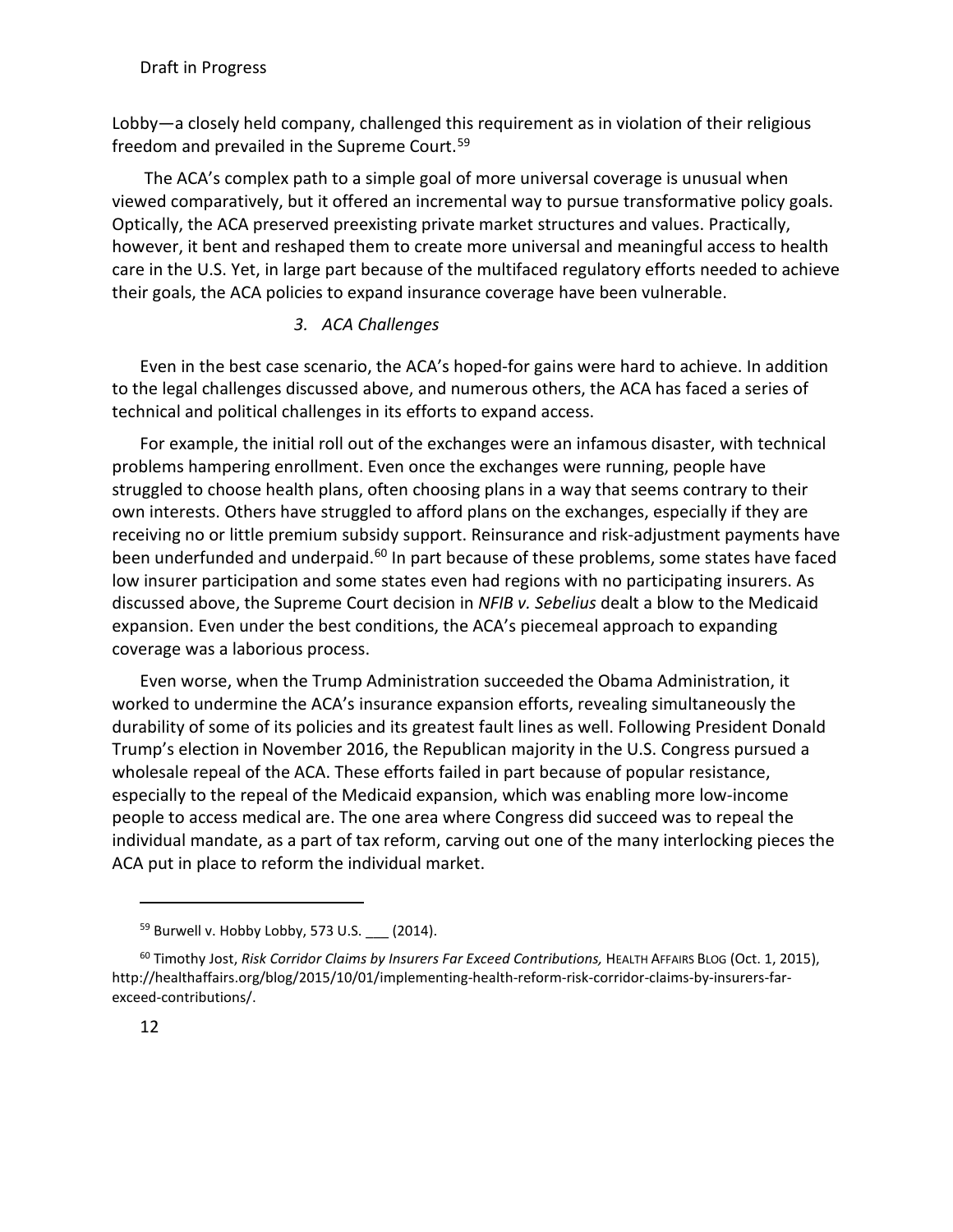Akin to the repeal of the individual mandate by Congress, the Trump Administration has also been working a slow dismantling of the ACA reforms to the individual market, through a series of technocratic rules that will make it harder for insurers to participate in these markets and harder for people to afford coverage and to access care even when they have it. For example, the Administration has issued several rules that allow for the sale of plans with less comprehensive coverage than the ACA required. Although the Secretary of the Department of Health and Human Services claims that these plans will create more affordable coverage options,<sup>[61](#page-13-0)</sup> the result of these efforts will be that many people have health insurance inadequate to pay for the care they need. These options for "bare-bones" coverage also encourage adverse selection on the exchanges, where healthier people buy minimal coverage and sicker people stay in more comprehensive plans, whose premiums will become more expensive over time.

Another round of administrative efforts has focused on scaling back the Medicaid expansion, and undermining Medicaid program enrollment altogether. The primary means for doing so is through the use of the Medicaid waiver program, known as Section 1115 waivers, which allow states to experiment with new benefits and program designs. In a letter to state Medicaid directors issued in January 2018, the Administration encouraged states to use Section 1115 waivers to experiment with work and community-engagement requirements for beneficiaries. No previous administration would allow states to adopt these requirements, which are impossible for many of the vulnerable Medicaid population to meet and which create paperwork burdens and hurdles that result in disenrollment. In Arkansas, which started implementation in June 2018, 29% of the targeted population failed to meet requirements in the first month of implementation.<sup>[62](#page-13-1)</sup> If these programs survive legal challenges to their legitimacy—and they may or may not—they will winnow out the Medicaid population through gradual attrition.

The Trump Administration has also taken aim at the contraceptive coverage requirement. In October 2017, the Administration issued new regulations that significantly expanded the employers who were exempted from the requirement. Newly exempted were all nonprofit and closely-held organizations with objections based on religious or *moral* beliefs and all publiclytraded for-profit corporations with religiously-based objections. This new rule was contentious both because of its substance, including its arguably discriminatory effects against women employees and their health needs, and because it was issued without an opportunity for public comment, as is required under the Administrative Procedure Act (APA).

<sup>61</sup> Alex M. Azar, *Obamacare Forgot About You. But Trump Didn't*, WALL ST. J. (August 15, 2018).

<span id="page-13-1"></span><span id="page-13-0"></span><sup>62</sup> Erin Brantley & Leighton Ku, *A First Glance at Medicaid Work Requirements in Arkansas: More than One-Quarter Did Not Meet Requirement,* HEALTH AFFAIRS BLOG (August 13, 2018).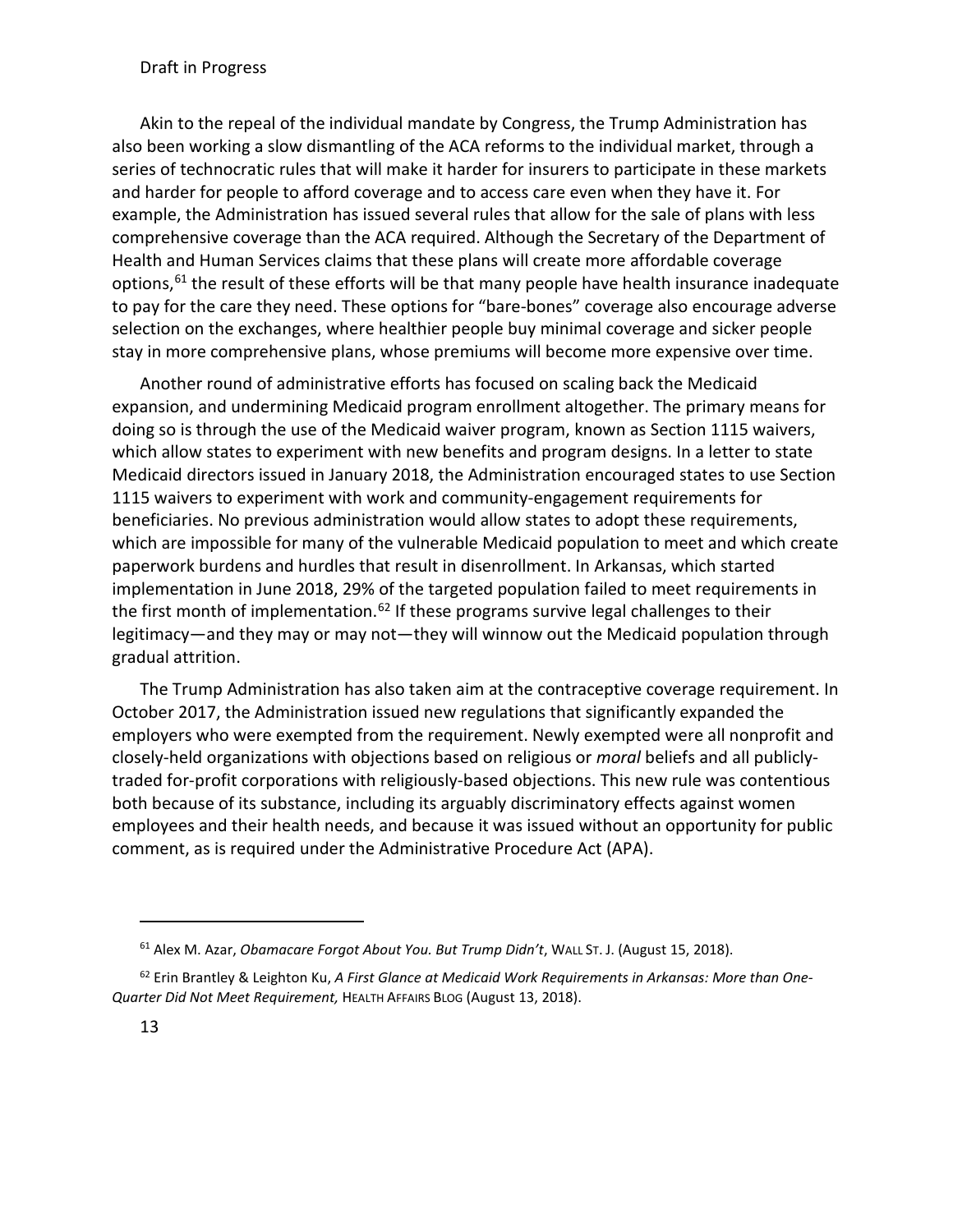All of these actions incrementally scale back insurance coverage and will limit access to affordable medical care. All of these administrative actions have also been challenged in court, based on procedural and substantive grounds, and challengers have prevailed in early decisions. These new rules have been vulnerable in large part because of the Administration's short-cutting procedural requirements under the APA. For example, initial rulings struck down the approval of work requirements in the states of Kentucky, Arkansas, and New Hampshire and the new contraceptive coverage rules in courts in California and Pennsylvania, all because the courts found they were promulgated in violation of the APA—without justification.

It is impossible to predict where this struggle between the ACA's efforts to expand insurance coverage and subsequent efforts to undermine it will pan out. What is clear is that it illustrates the deep disagreement in the United States about who should be guaranteed access to what medical care. It is also clear that the gradual chipping away at the ACA, since its passage, will further embed the inequity of access among Americans.

C. Implications of Inequitable Coverage

#### *1. Heterogeneity of Insurance and Access*

Even as the overall number of Americans with health insurance increases, the heterogeneity of how people get insurance preserves meaningful differences. Being insured does not guarantee the same access for everyone. A number of attributes make it easier or harder for people with insurance to access and to afford medical care, including what type of insurance they have, where they live, and how much disposable income they have to pay for cost-sharing. It would be impossible to touch on all of the ways access differs among insured people in this chapter, but the below highlights a few critical aspects.

One way that the many sources of coverage detailed above differ is in their "provider networks." Insurers typically contract with a limited number of physicians, hospitals, and other providers to obtain discounted rates for their customers. When patients receive care from "innetwork" providers, they pay much less in out-of-pocket costs than if they receive care from "out-of-network" providers. As a practical matter, then, an individual's choice of provider is restricted by the insurer's network.

In addition, as discussed in Part III below, providers and hospitals have significant discretion over which patients they accept for medical care, especially for non-emergency care. Some providers choose to accept only patients with private insurance and an increasing number of providers, especially those in high-demand practice areas and cities with more demand than supply, do not accept insurance at all, or charge retainer fees for a patient to join a practice. One leading national hospital, the Mayo Clinic, recently announced that it will prioritize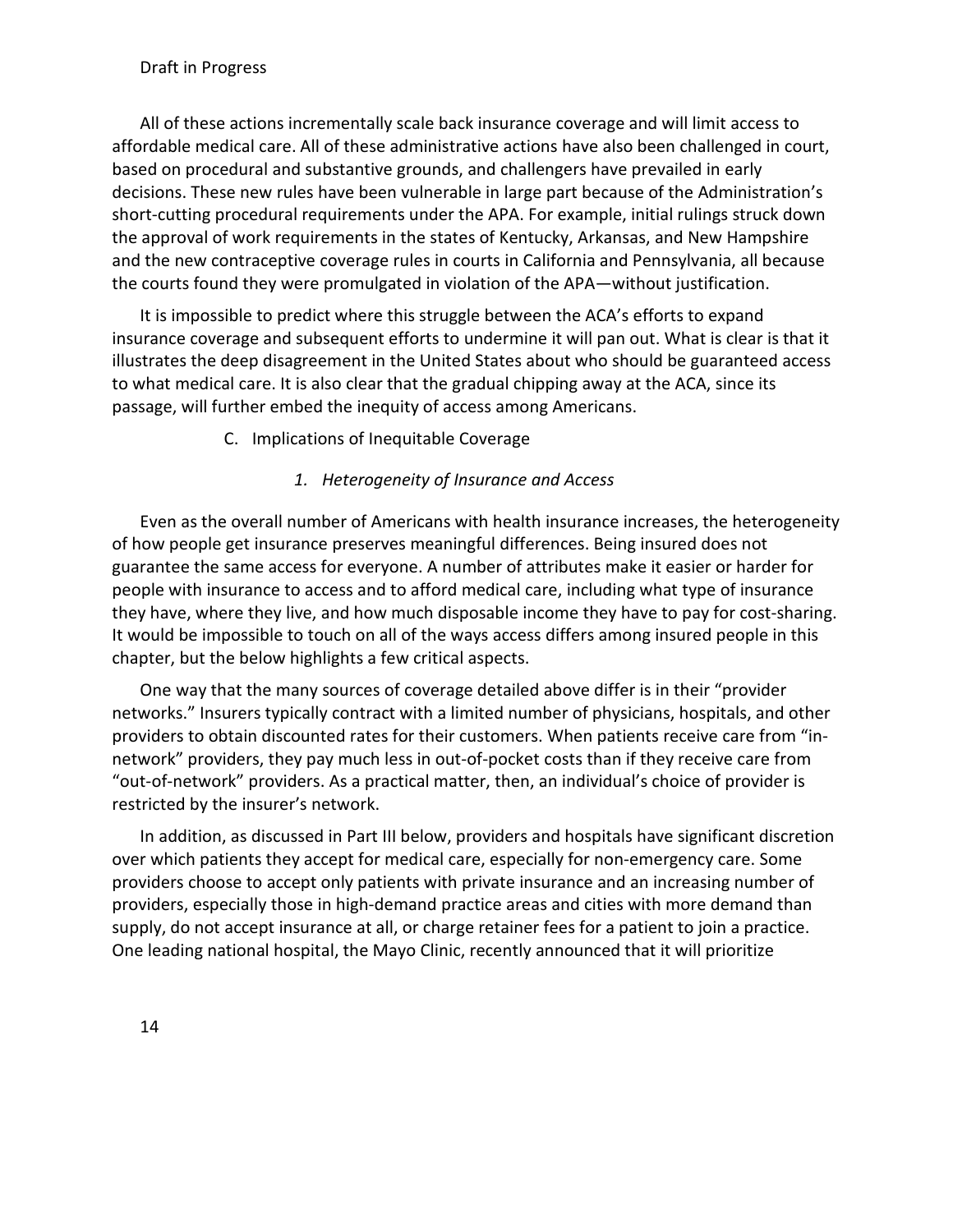privately-insured patients over those on Medicare or Medicaid.<sup>[63](#page-15-0)</sup> Others do so whether they make that policy explicit or not. Providers and facilities that accept public insurance are more likely to accept Medicare than Medicaid, since Medicare's reimbursement rates are higher. Rates of provider participation are highest in employer plans, followed by ACA marketplace plans, and lowest in Medicaid.<sup>[64](#page-15-1)</sup> Among participating providers, availability of appointments was again highest for ESI and lowest for Medicaid.

Variability in which benefits plans cover likewise can be significant and is defined in ways that allow more variability and less transparency than how benefits are defined in Europe. For example, employer plans have discretion for the most part to cover—or not cover—whatever benefits they would like. Although most large employers cover a wide range of services, employers could choose to offer a very limited set of benefits. Furthermore, even though the ACA set a baseline by requiring all individual-market plans to cover the ten categories of essential health benefits, it gave states considerable discretion in deciding what exactly would fall into these categories. Furthermore, it did not require employer plans to cover these benefits. Even though most do, they are not legally required to do so.

Plans also vary on what kind of legal recourse is available when medical claims are denied. Although ESI is superior to other coverage in many way, beneficiaries have limited legal recourse and remedies when medical claims are denied by health plans. These plans, and the remedies for violations of plan terms, are governed by a federal law called the Employee Retirement Income Security Act of 1974 (ERISA). The Supreme Court has interpreted this law to shield health insurers from liability under state law for denials of coverage under employer plans.<sup>[65](#page-15-2)</sup> If members of an employer plan have their claims denied, their only recourse is to pay for the medical care denied and seek reimbursement through federal court under the terms of ERISA's remedy provisions. If they are physically harmed by the plan's denial of care, there is no legal remedy for this harm. For non-employer plans, such as Medicaid plans or ACA exchange plans, beneficiaries still have access to state courts for coverage denials and a fuller range of remedies.

Finally, someone's resources—financial and intellectual—can have a significant impact on their access to medical care. Can they afford to pay the cost-sharing under their plans? Can they navigate the complexity of the system and their insurance plans? Can they take time off work to

<span id="page-15-0"></span><sup>63</sup> Casey Ross & Andrew Joseph, *Mayo Clinic: Privately Insured Patients to Get Priority over Medicaid, Medicare Patients*, STAT (March 15, 2017).

<span id="page-15-2"></span><span id="page-15-1"></span><sup>64</sup> Daniel Polsky et al., *Scope of Primary Care Physicians' Participation in the Health Insurance Marketplaces*, 37 HEALTH AFFAIRS 1252 (2018).

<sup>65</sup> Aetna v. Davila, 542 U.S. 200 (2004).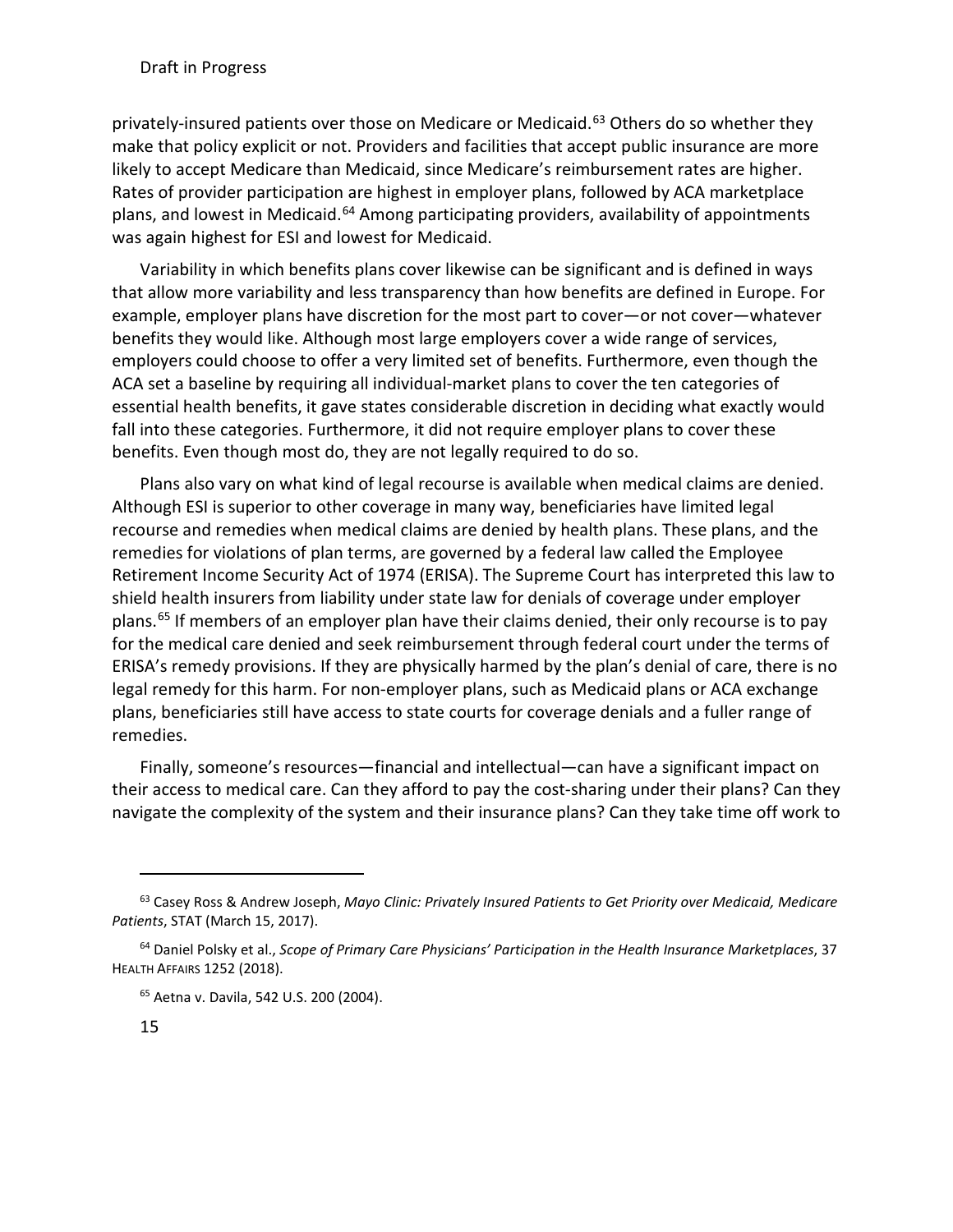get to doctors and other appointments, especially if their plans have a more restricted network that requires them to travel farther for care?

The multifaceted approach to health care financing in the United States not only creates inequitable results, it also undermines solidarity, confuses patients, and creates tremendous overhead costs and burdens for providers. It obscures inequities in the system, perhaps intentionally. This structure has been built through incremental attempts to move toward more universal coverage, but the end result still leaves significant gaps, both in who is covered and in how meaningfully the coverage provides access to care.

## 2. *The Future of Health Insurance in the United States*

This fragmented system is a result of various factors that will continue to hamper efforts at creating a more uniform structure for financing care in the United States. That said, the shortcomings of the ACA and its belabored efforts to build out private insurance, followed by efforts to dismantle ACA, could create opportunities. As the ACA health insurance exchanges falter, politicians, policy experts, and pundits are increasingly looking toward solutions that would expand public health insurance and move the United States financing system closer to its European counterparts.

These ideas build on the existing Medicaid and Medicare programs, extending public health insurance to more people. One popular idea is a Medicaid buy-in to replace the ACA marketplaces. Since most states have well-established Medicaid programs and some have had trouble ensuring sufficient options in their exchanges, Medicaid buy-in could ensure access to more affordable options for exchange enrollees.

Other proposals build on the existing Medicare program, either allowing buy-in by younger populations or, more transformatively, creating a Medicare-for-All program, which many progressive candidates running for office, including U.S. Sen. Bernie Sanders, have taken up as their mantle. These types of expansion of public insurance will continue to meet significant resistance by insurers and hospitals, whose livelihood could be threatened by them. And they are certainly not a silver bullet. These programs have their own problems that would become even more detrimental if they expand. And efforts to finance them through new tax revenue will inevitably be highly unpopular. Yet, it is possible that the light that the ACA has shone on problems in health care access in the U.S. and the difficulty in remedying them through private market reforms that require constant technocratic tinkering, may shift the political balance.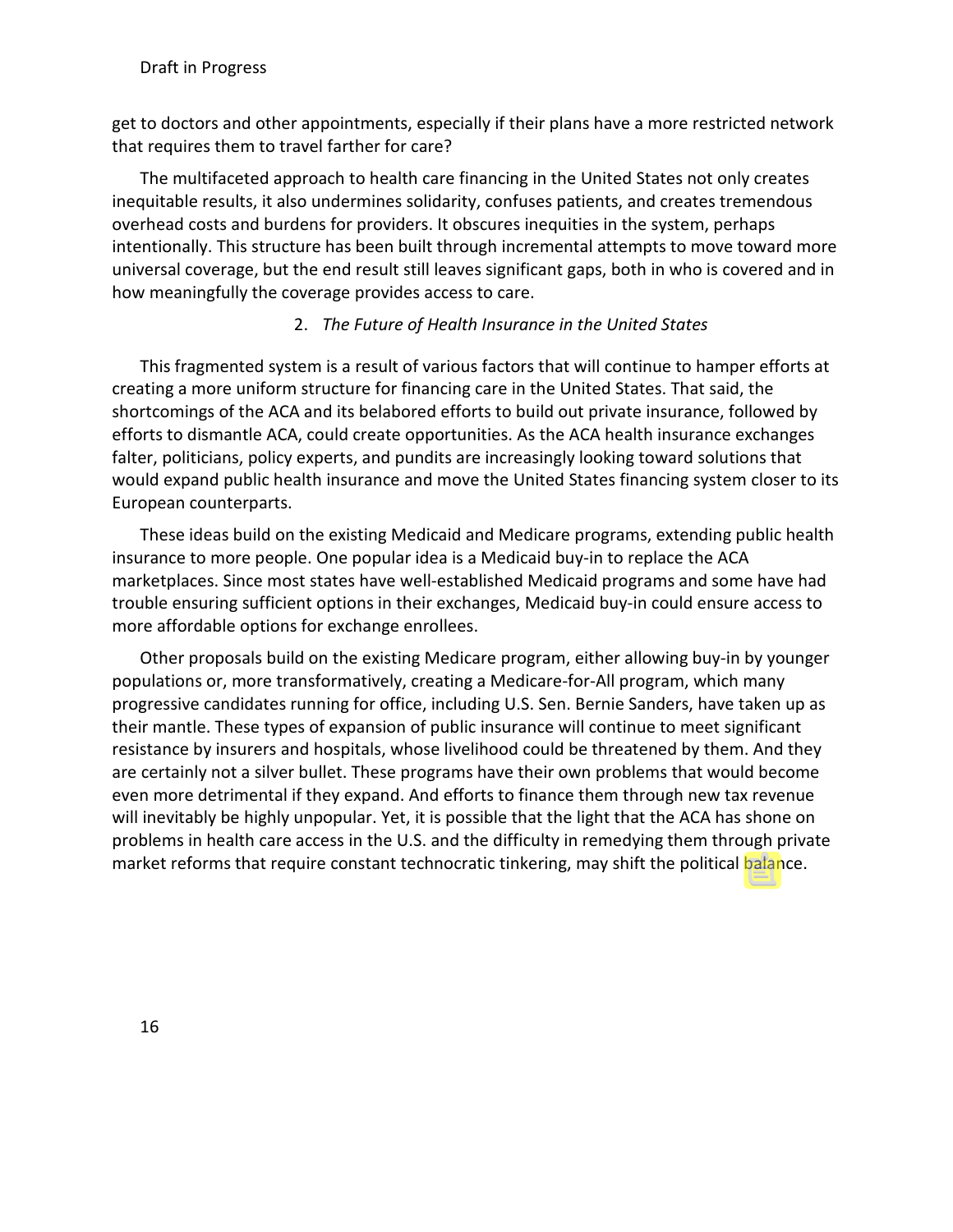## III. THE TREATMENT RELATIONSHIP

Of course, more than the financing structure affects access to health care. Both medical practices and legal requirements can expand or contract access to care. This Part discusses the legal obligations that have developed through common and statutory law that provide access to care under certain conditions. It focuses in particular on the doctor-patient relationship, specifically, the legal rules that govern the structure of the treatment relationship: the duty to treat, and the formation, modification and termination of the relationship.<sup>[66](#page-17-0)</sup>

# A. Constitutional Rights of Access

Unlike in many other countries, in the U.S. there is no constitutional obligation for government to fund or provide health care. The Supreme Court has firmly stated that "the Constitution imposes no obligation on the States to pay ... any of the medical expenses of indigents."<sup>[67](#page-17-1)</sup> This is because the Due Process Clause traditionally has been seen as protecting individuals *from* improper government interference ("negative" liberties), rather than generating entitlements *to* state-conferred assistance or benefits ("positive" liberties).[68](#page-17-2)

Nevertheless, violations of *negative* liberties can be argued in many contexts of health care regulation. One court found a generalized constitutional right to be free of poorly justified state restrictions on medical decisionmaking.<sup>[69](#page-17-3)</sup> The court struck down a law that allowed only licensed physicians to practice acupuncture as an infringement of patients' right to "obtain or reject medical treatment," which the court found was encompassed by the right to privacy identified in *Roe v. Wade.* Most courts, however, require only a "rational" justification for such restrictions, $70$  and, in any case, they view the state's concern to protect health as a "compelling" interest, $71$  so these types of argument rarely succeed. For instance, courts have upheld state bans on alternative cancer therapies that are probably harmless but thought to be

<span id="page-17-0"></span> $66$  This portion of the chapter is based on materials previously published as Mark A. Hall, et al., Health Care Law and Ethics in a Nutshell (3rd ed. 2011).

<sup>67</sup> Maher v. Roe, 432 U.S. 464, 469 (1977).

<span id="page-17-3"></span><span id="page-17-2"></span><span id="page-17-1"></span><sup>68</sup> *See also* Deshaney v. Winnebago County Department of Social Services, 489 U.S. 1989 (echoing the foregoing).

<sup>69</sup> Andrews v. Ballard, 498 F.Supp. 1038 (S.D.Tex.1980).

 $70$  That is, as long as there is a conceivable justification for the policy, it is permitted.

<span id="page-17-5"></span><span id="page-17-4"></span> $71$  Even for fundamental rights, the state can override the right in order to promote a very important public interest.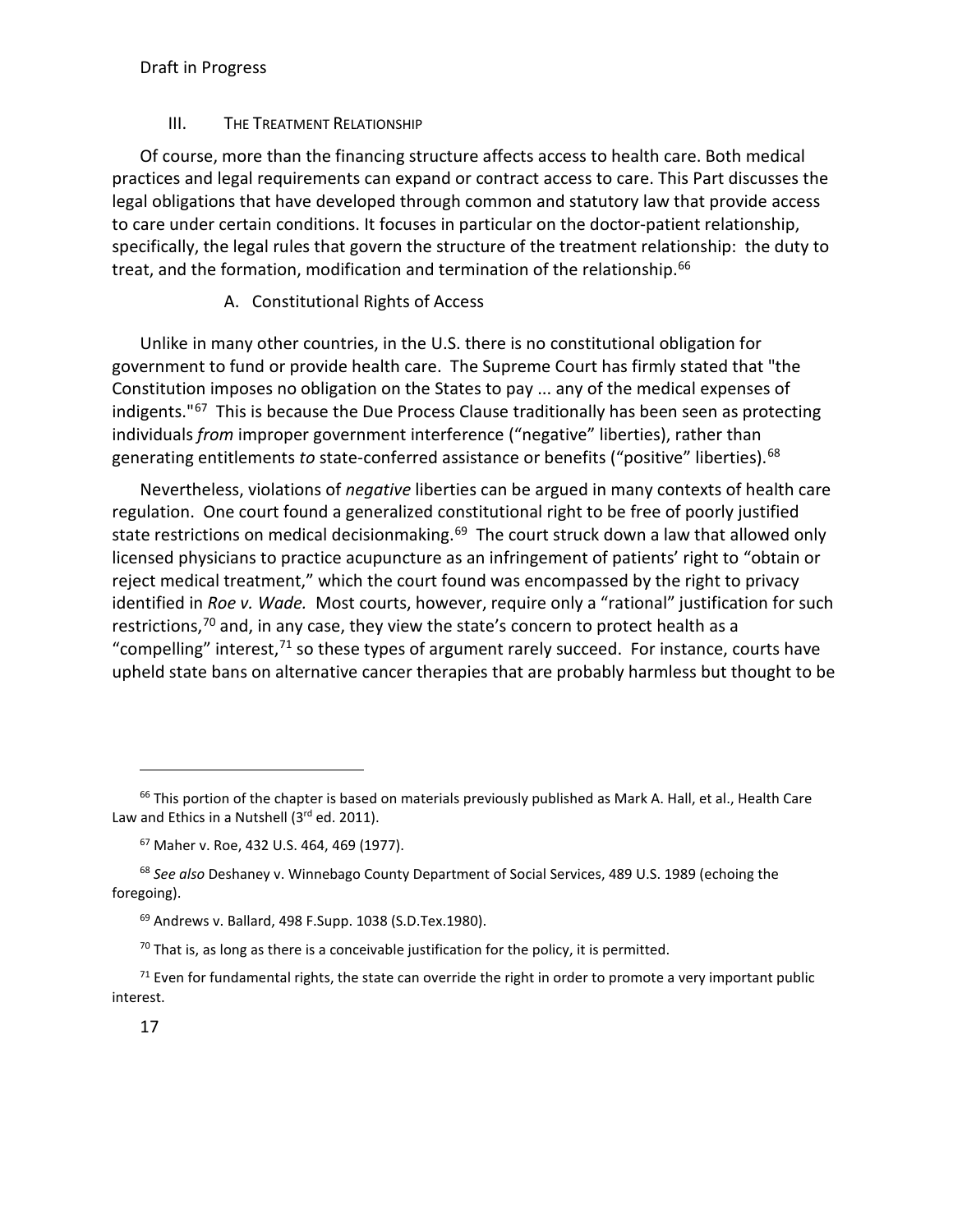ineffective.[72](#page-18-0) And, the FDA may restrict patients' access to unapproved drugs, even if they are a dying patient's only hope.<sup>[73](#page-18-1)</sup>

Even though there is no general constitutional right to health care, "when a State does decide to alleviate some of the hardships of poverty by providing medical care, the manner in which it dispenses benefits is subject to constitutional limitations" imposed by the Due -Process and Equal Protection Clauses of the Constitution.<sup>74</sup> Thus, a publicly-funded hospital cannot arbitrarily discriminate in the patients it treats or in the services it provides.<sup>75</sup>

B. Common Law and Statutory Duties to Treat Patients

Although U.S. health care law is a largely "constitution-free zone," common law and statutory law have a great deal to say about patient's rights to be treated. A patient's right to receive treatment differs between paying and indigent patients. Paying patients, of course, have greater access. But certain obligations to treat are independent of the ability to pay, and for paying patients there remain some barriers based on race, disability and other factors. Thus, the ability to pay is not the primary issue in the following discussion. Nevertheless, access to medical care by the indigent is the subject of both explicit and implied attention in much of what follows.

# *1. Doctors*

# *a. The "No-Duty" Rule*

A doctor is generally under no duty to accept patients, regardless of the seriousness of their condition, their ability to pay, or the physician's basis for refusing. In the seminal decision, *Hurley v. Eddingfield,* which is still regarded as stating "good" (*i.e.,* prevailing) law, the court affirmed the dismissal of a suit for damages on behalf of a would-be patient who died when a physician refused to treat her -- notwithstanding that the doctor had been her family physician in the past, was available to render care (and aware that other physicians were not), was told she was now seriously ill and relying on an expectation of treatment, gave no reason for the refusal, and was offered payment.<sup>76</sup> The court reasoned that a physician's traditional freedom

<sup>72</sup> *Cf.* Rutherford v. United States, 442 U.S. 544 (1979).

<span id="page-18-1"></span><span id="page-18-0"></span><sup>73</sup> Abigail Alliance for Better Access to Developmental Drugs v. von Eschenbach, 495 F.3d 695 (D.C. Cir. 2008) (en banc).

<sup>74</sup> *Maher, supra,* 432 U.S. at 470.

<span id="page-18-4"></span><span id="page-18-3"></span><span id="page-18-2"></span><sup>75</sup> . *See* Memorial Hospital v. Maricopa County, 415 U.S. 250 (1974) (unconstitutional to refuse county health services to temporary residents)

<sup>76</sup> Hurley v. Eddingfield, 156 Ind. 416, 59 N.E. 1058 (1901).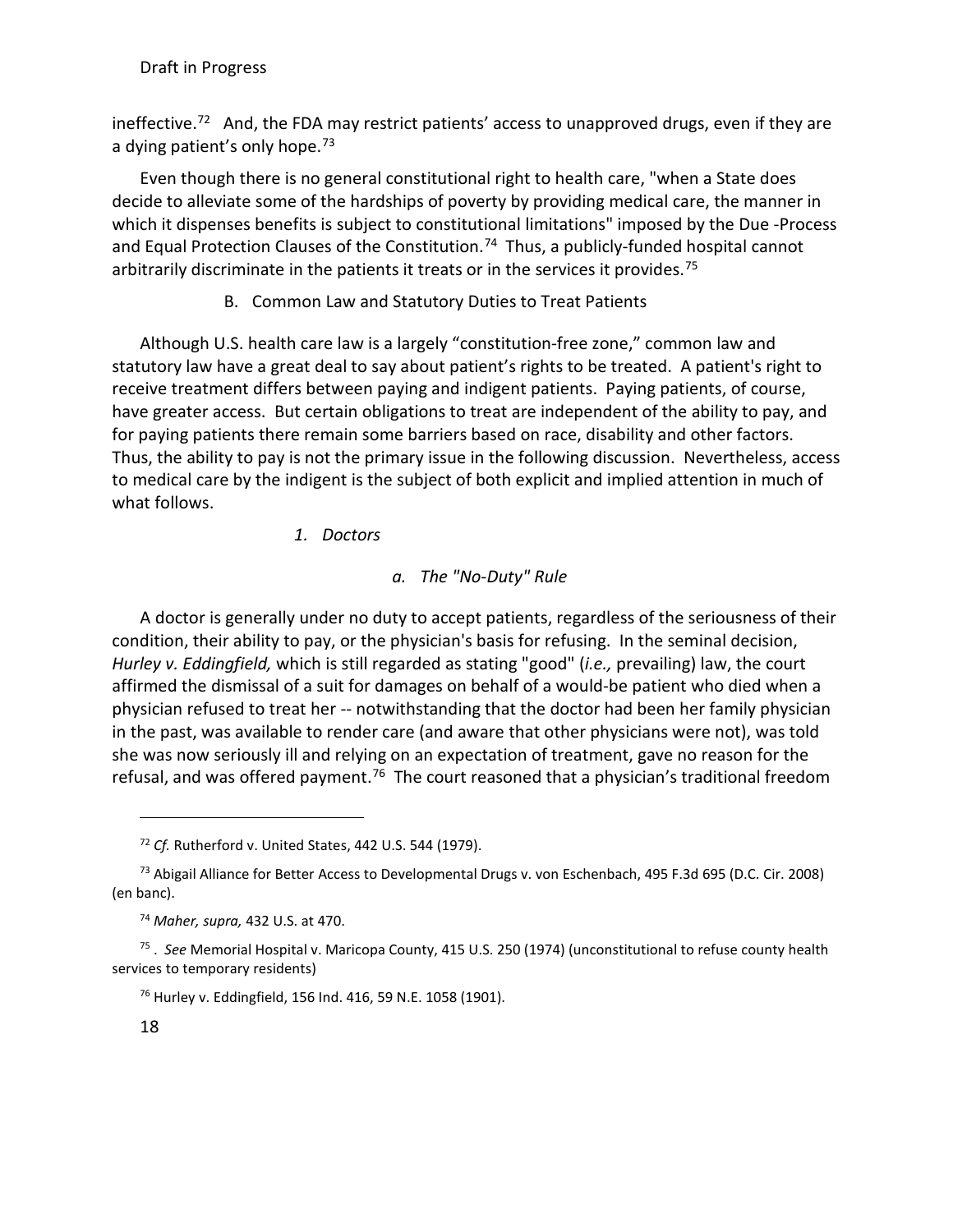to select patients remained unaltered by the advent of state licensure law, which imposed no obligation on a physician "to practice at all or on other terms than he may choose to accept."

This "no-duty" rule tracks the historical absence, in American tort law, of any legal obligation to aid strangers in distress. Professional medical ethics reflect a similar policy: "Even the Hippocratic Oath, by which every doctor is morally bound, assumes a pre-existing relationship of patient and physician, which relationship in its inception is basically contractual and wholly voluntary,"<sup>[77](#page-19-0)</sup> and the AMA Principles of Medical Ethics leave a physician free "to choose whom to serve" (though they recognize an exception for emergencies).

Implicit in these articulations of the "no duty" rule is the axiom that, where a physician/patient (or hospital/patient) relationship *does* exist, there *is* a legal obligation to treat. This duty to treat is fiduciary in nature (sec. B.1.) and persists until the relationship is properly terminated (sec. A.6). Since the formation of the treatment relationship is foundational to the entire range of issues that make up law and medicine (including malpractice and most of bioethics), what constitutes "formation" is important.

*b. Formation of the Treatment Relationship.* 

The court in *Hurley v. Eddingfield, supra*, absolved Dr. Eddingfield despite his having been the deceased's "family doctor" and the fact that the medical condition was active labor. This reflects the general rule that an established custom of past treatment does not oblige a doctor to treat a patient's future illnesses; doctor/patient relationships are specific to a "spell of illness" and must be established, or renewed, accordingly.

Within a given "spell," however, the law often requires very slight involvement before finding that a treatment relationship between patient and doctor (or hospital) has been formed. A patient's description of symptoms over the phone followed by a physician's brief instructions, a telephone call to a physician's office for the purpose of initiating treatment, or scheduling an appointment to treat a particular medical problem have all sufficed to support a fact-finder's inference that a doctor or hospital had undertaken to provide care. While little is generally required, the decisions are not uniform: courts have also found that no relationship arose where the call to a physician's office to schedule an appointment did not itself seek or generate medical advice, and that where a patient interpreted the physician's response to her telephone contact as a refusal to undertake care, the requisite "consensual" characteristic of the relationship was missing -- irrespective of the objective content of their communication.

Physicians' informal "curbside" consultations with colleagues normally will not establish a relationship between the patient and the consultee-physician. Courts fear that implying a treatment relationship out of limited, routine consultative contacts (of which the patient,

<span id="page-19-0"></span><sup>77</sup> Agnew v. Parks, 343 P.2d 118, 123 (Cal.App.1959),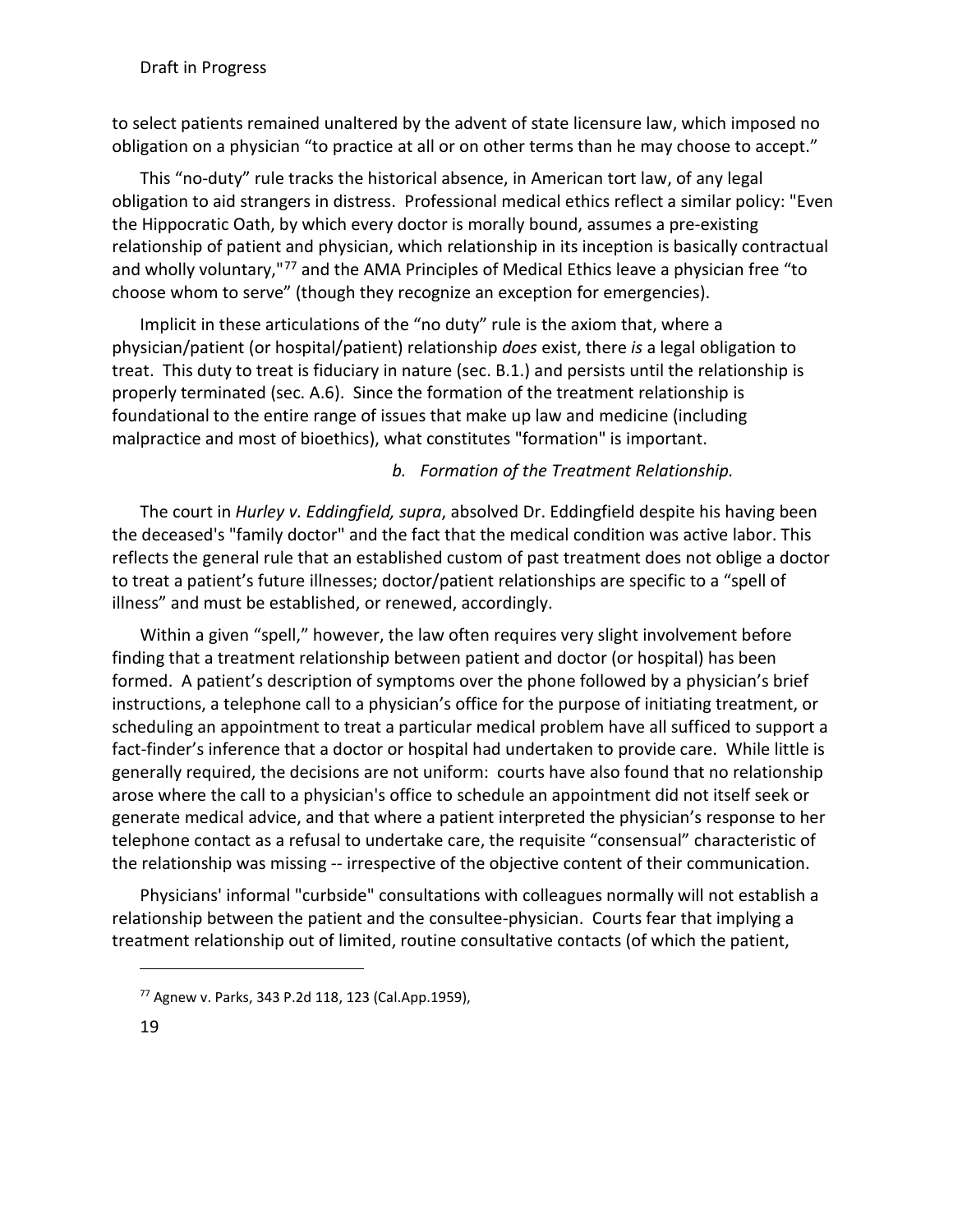incidentally, is often unaware) would chill a useful medical practice, to the detriment of patients and physicians alike. Of course, more formal physician referrals likely *will* result in legal recognition of the treatment relationship.

Finally, no treatment relationship customarily arises where physicians examine patients for the benefit of third parties. Thus, physicians conducting physical exams for insurance eligibility or for employment-related purposes generally are not held liable to the examinee for failure to treat, or for other medical errors or nondisclosures.

Exceptions have arisen, however. In the employment context, courts have implied a *limited*  relationship, imposing a duty that extends only to disclosure of any test results that "pose an imminent danger to the examinee's physical or mental well-being," or have implied the relationship where the physician affirmatively undertook treatment or gave advice. At least one case held that an employer *itself* (in contrast to the examining physician) may be liable to the examinee for negligent failure to disclose a serious medical problem discovered in a preemployment exam.[78](#page-20-0) In contrast, another case found that a life insurer has *no* duty to disclose positive HIV test results to a policy applicant.<sup>[79](#page-20-1)</sup> However, the court, seemingly unaware of the "no duty" rule usually applied in such situations, suggested in dictum that if a physician (rather than the company) had been "directly involved," the court might find a duty to disclose such information, based on patients' expectations, professional ethics, and physician expertise in health matters. Of course, to the extent these policy rationales are persuasive, they undercut the no-duty rule that normally applies in these cases.

2. Hospitals

It is sometimes stated that the "no duty" rule documented above for physicians applies with equal force to hospitals. While this *might* have been true at one time (the older case law seems to say so, but it is not without ambiguity), this general "no duty" rule unquestionably is not the law now. Hospitals and other health care institutions, in contrast with physicians, operate under numerous sources of law (both statutory and court created) that prohibit the arbitrary refusal to admit patients.

As noted above, uninsured patients traditionally have relied on free care rendered by public or private hospitals. Most larger cities maintain a municipal hospital that is obliged to treat all patients regardless of the ability to pay, and many smaller localities historically provided for the uninsured by compensating private hospitals for treating the poor. This local largesse has become overtaxed, however, and so many municipalities have greatly scaled back or eliminated their support for medically indigent residents. Private hospitals have a long tradition of caring

<span id="page-20-0"></span><sup>78</sup> Dornak v. Lafayette General Hospital, 399 So.2d 168 (La. 1981).

<span id="page-20-1"></span> $79$  Deramus v. Jackson Nat. Life Ins. Co., 92 F.3d 274 (5th Cir. 1996).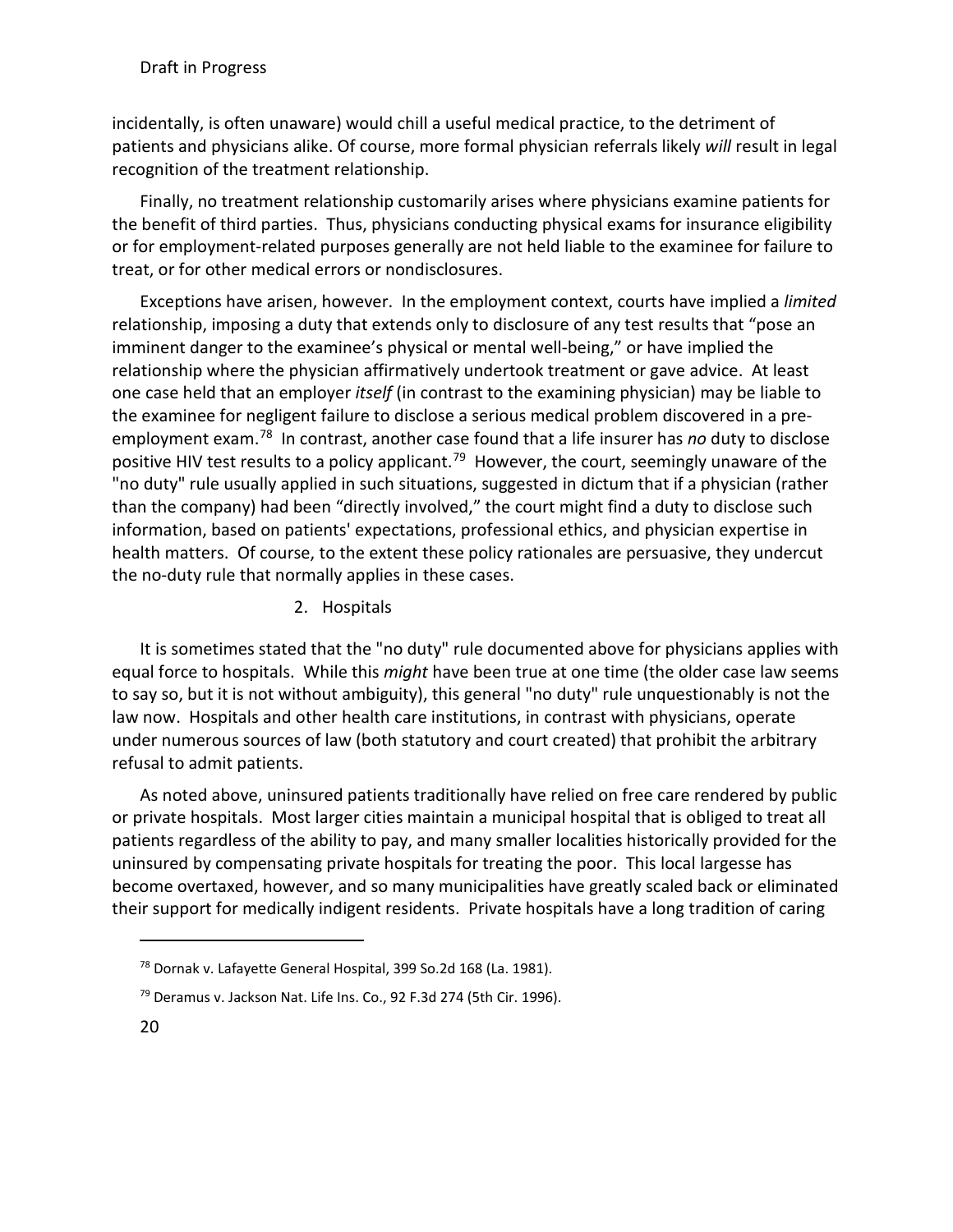for the poor, but their capacity for charity care has been stretched thin by reimbursement constraints that eliminate the ample revenues previously received from insured patients.

As a consequence of these various social forces, some private hospitals turned desperately ill patients away from their emergency rooms, usually by transferring them to public municipal facilities. This practice of "patient dumping" led both to litigation over a private hospital's obligation to render emergency care to indigent patients and to a federal law addressing the practice (sec. A.2.b.). Because of this history and the persistence of access disparities, the following two subsections, while exploring hospital treatment duties generally, have particular importance for access to care by the indigent.

## *a. The General Duty to Provide Care*

*Wilmington General Hospital v. Manlove*<sup>[80](#page-21-0)</sup> is the seminal decision that finds in the common law a duty on the part of hospitals to act reasonably in their patient selection decisions. *Manlove* involved a hospital emergency room that refused to treat a severely ill infant because he was under the care of another physician who was not a member of the hospital's medical staff. As a result, the infant died. By analogy to the tort of negligent termination of gratuitous services, the court reasoned that in cases of "unmistakable emergency," a hospital that maintains an emergency room which by "established custom" has been open can properly be held responsible for refusing to treat a patient whose condition "worsens" as a consequence of time lost pursuing the unforthcoming treatment. Detrimental reliance is thus at the core of the case. Accordingly, *Manlove* applies only to emergency care, and even then its scope is rather limited. (Section A.2.b.1, *infra*).

A potentially more powerful and sweeping common law theory -- one that would cover *all* forms of hospital treatment -- asserts that private hospitals owe duties to the public at large on the ground that they are "quasi-public," by virtue of the importance of their services, the funding they receive from public sources, their licensure, and their tendency to enjoy monopoly status in a community. The *Manlove* court rejected this view, however, and it has not in fact been widely adopted, although a few courts have been receptive to it.<sup>81</sup>

#### *b. Access to Emergency Care*

Notwithstanding the absence of a general duty to rescue, in certain areas U.S. law has been slowly (perhaps even ambivalently) but perceptibly responsive to the moral challenge of taking

<sup>80</sup> 174 A.2d 135 (Del.1961)

<span id="page-21-1"></span><span id="page-21-0"></span> $81$  See, e.g., Leach v. Drummond Med. Group, 192 Cal.Rptr. 650 (Cal.App.1983) (reasoning applied to the only physician group practice in town).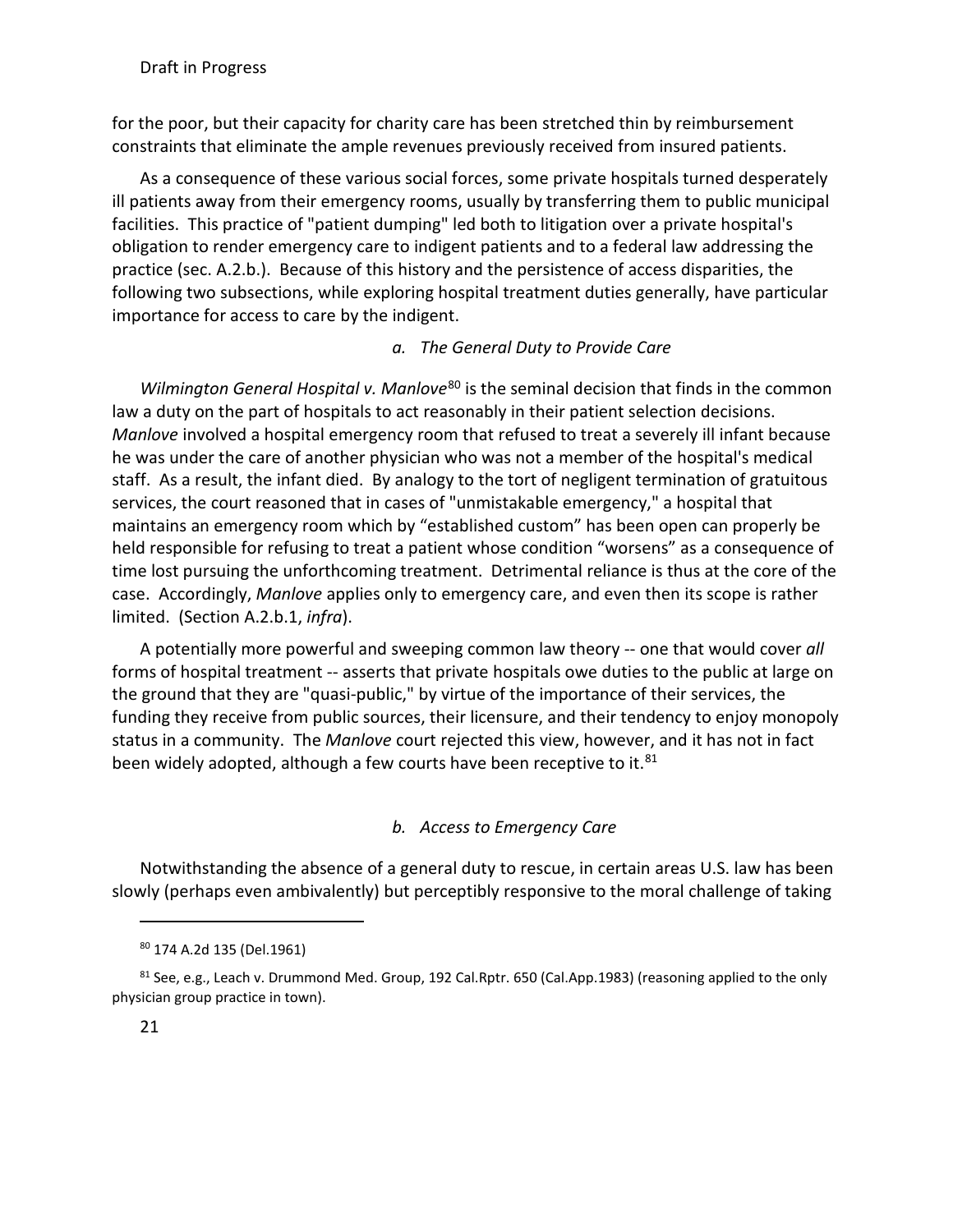action to reduce acute, visible and avoidable suffering. One of the areas in which this trend may be at work is in the legal recognition of a hospital duty to care for emergency patients irrespective of their ability to pay.

#### *i. Common Law and Statutory Rights*

*Manlove* was the first case to fashion a theory of relief for patients denied hospital emergency care. Its principal impact has been in securing access to emergency care by uninsured patients. In addition, many states have laws expressly requiring hospitals to treat emergency patients without regard to their ability to pay. Federal law imposes the same duty on hospitals that maintain charitable tax exemption.

These established legal protections are limited, though, by their narrow definitions of what constitutes an emergency and of the extent of treatment required in an emergency. For instance, the *Manlove* theory, applied in a number of states, addresses refusals to treat only in cases of "unmistakable" emergency, only where the patient's condition worsens due to the delay in finding an alternative source of care, and only where the delay is caused by reliance on an ER's open-door custom. Many of the state statutes define an emergency as a situation requiring immediate treatment in order to prevent loss of life or limb -- which can exclude a broad range of serious, albeit less extreme, medical conditions.

Two Arizona cases point the way toward a more expansive duty to provide emergency care. Eschewing *Manlove*'s reliance-based approach, the Arizona Supreme Court has implied a sweeping duty "to provide emergency care to *all* persons presenting themselves for such aid" (emph. in original), ostensibly based upon the state regulatory requirement that all general hospitals maintain emergency facilities as a condition of licensure.<sup>82</sup> A decade later the court relied on private hospital accreditation standards that prohibit discrimination based on the "source of payment," incorporated by reference into the state's hospital licensing statute, to conclude that hospitals may never transfer emergency patients on economic grounds.<sup>83</sup>

These two Arizona *cases* are important for two reasons. First, they are best understood as based in common law public policy -- essentially, an emergency room application of the "quasipublic status" theory discussed above -- rather than on idiosyncrasies of state regulatory law, and are thus of general rather than parochial interest. Second, they allow courts to redefine the nature of an emergency and the extent of the treatment required. Hospitals are obliged to treat any patient with a "need for immediate attention" and to provide such patients all care that is "medically indicated." The duty to treat thus encompasses far more than care necessary to prevent the patient's condition from deteriorating: "The relevant inquir[y] ... d[oes] not

<span id="page-22-0"></span><sup>82</sup> Guerrero v. Copper Queen Hospital, 537 P.2d 1329 (Ariz.1975).

<span id="page-22-1"></span><sup>83</sup> Thompson v. Sun City Community Hospital, 688 P.2d 605 (Ariz.1984).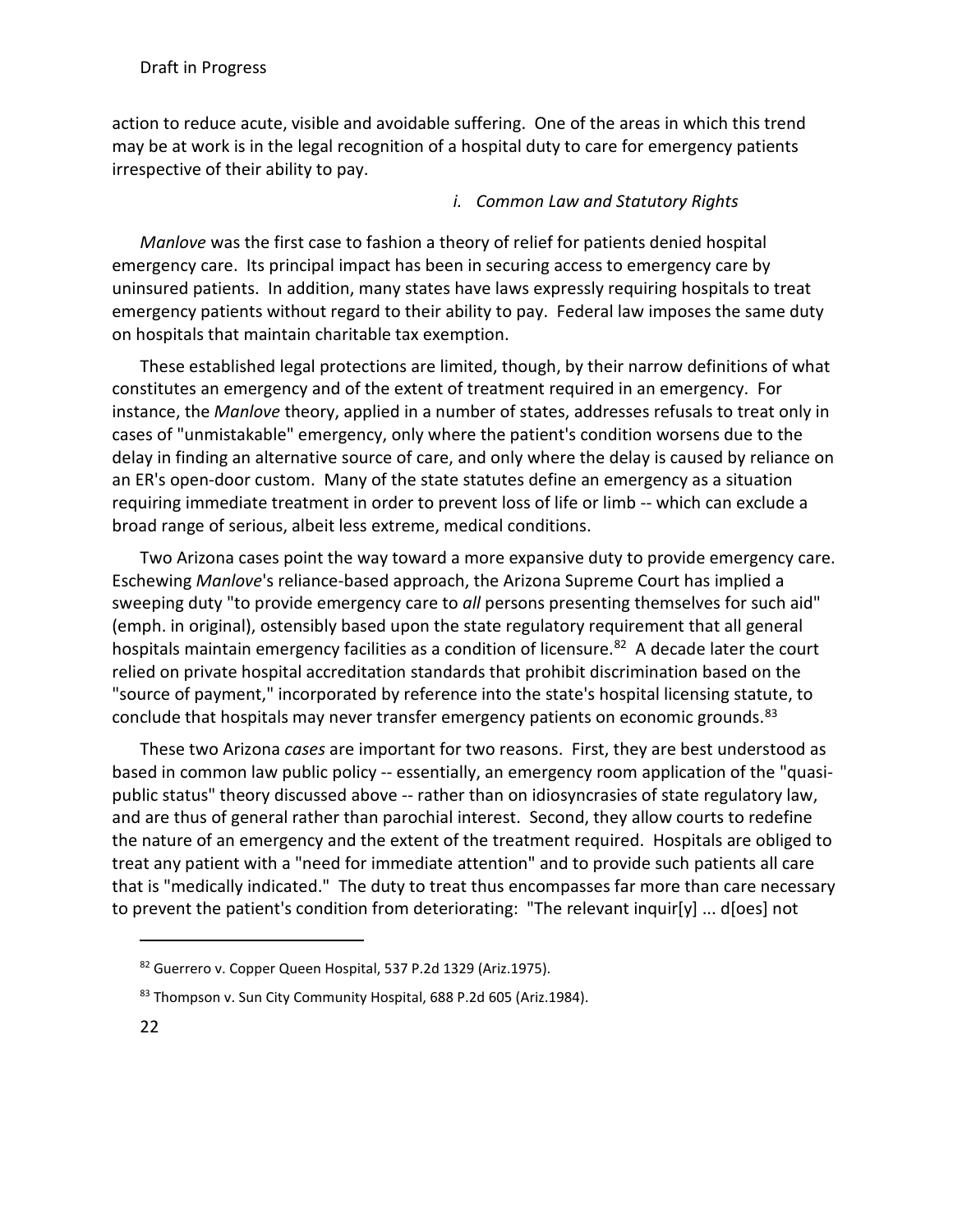relate to 'stabilization' and 'transferability,' but rather to the nature and duration of the emergency."<sup>84</sup> This broadened theory has not been adopted by other states, perhaps due to the subsequent federal enactment of, and widespread reliance on, the Emergency Medical Treatment and Active Labor Act (EMTALA) -- notwithstanding EMTALA's own arguable limitations in this connection.

# *ii. The Emergency Medical Treatment and Active Labor Act*

The Emergency Medical Treatment and Active Labor Act of 1985 ("EMTALA"), 42 U.S.C. 1395dd, has become the single most important legal tool governing access to emergency care, due principally to its uniform national applicability and its remedies. Hospitals that receive Medicare payment must comply with EMTALA's terms for *all* their patients. EMTALA creates a private right of action for damages for violation of its terms by such hospitals, though there is no comparable action against physicians. It also authorizes civil money penalties up to \$50,000 for negligent noncompliance by both hospitals *and* physicians.

EMTALA was enacted in the belief that state law was too weak to prevent the widespread "dumping" of indigent and uninsured patients. Its protections, however, go further: they are triggered by the refusal to properly examine or treat "any individual" who comes to a hospital emergency department seeking care, irrespective of whether the patient can pay for care or the hospital's reasons for refusing care. EMTALA requires, first, that the hospital provide for an "appropriate medical screening examination within the capability of the hospital's emergency department," to determine whether there is a medical emergency. If so, treatment must then be provided to the point of "stabilization." Specific analogous provisions also apply to women in labor.

1. Screening

A moment's reflection on the statutory language just quoted suggests that a diagnostic screening might be "[in]appropriate" in varying ways, and for different reasons. Uncertainty has thus arisen over just what hospital conduct the statutory phrase reaches, as well as what standard of performance it imposes. Initially, there was debate over whether EMTALA requires or assumes an improper *motive* for refusing treatment, based on factors such as economics, demographics, or personal characteristics. This has been criticized on the grounds that there is no statutory support for such a reading, that it is so inclusive as to be virtually without limit (and therefore meaning), and that it is nonetheless sufficiently difficult to prove that it would

<span id="page-23-0"></span><sup>84</sup> 688 P.2d at 611.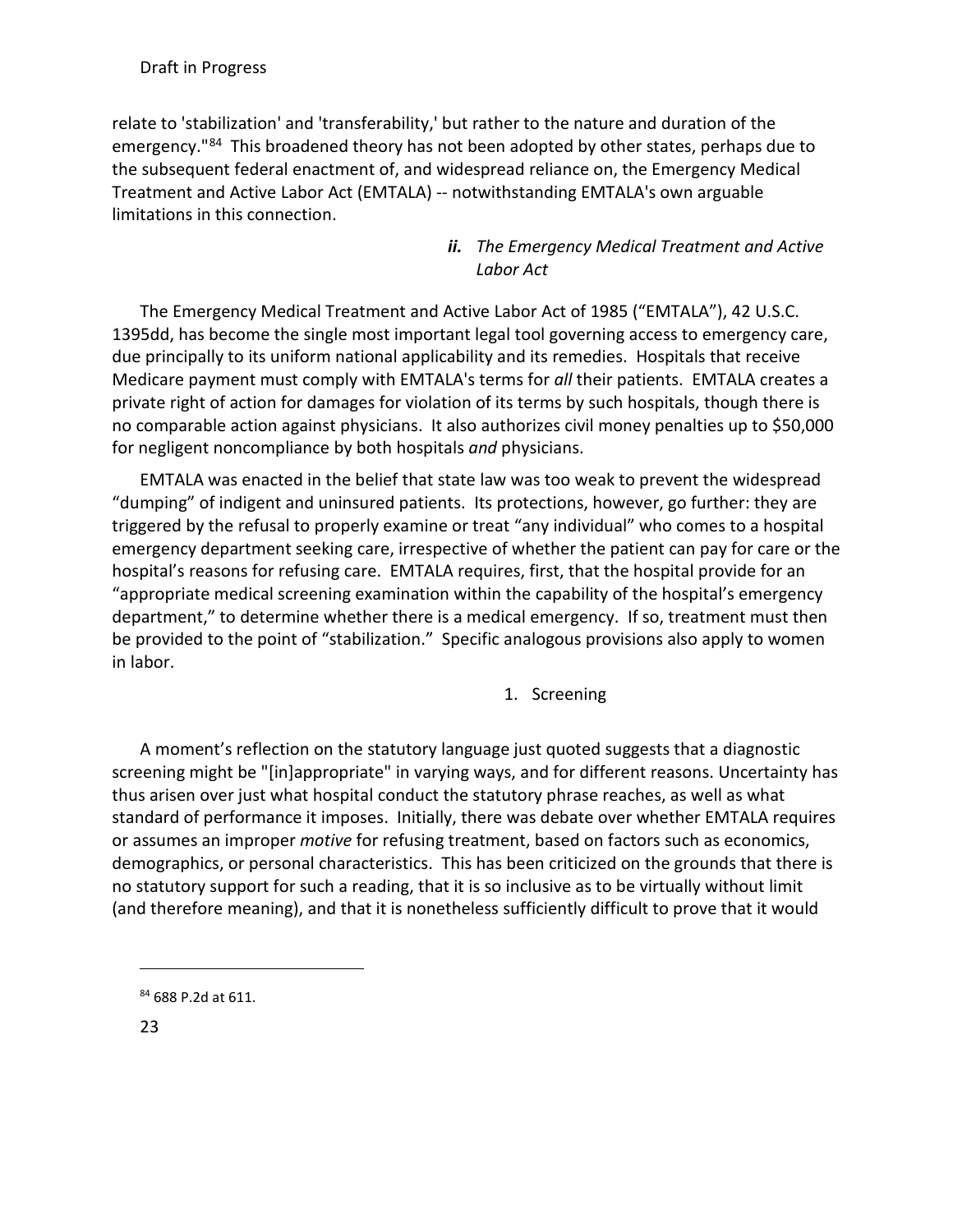defeat virtually all EMTALA claims. In *Roberts v. Galen of Virginia*, [85](#page-24-0) the Supreme Court put this issue to rest, holding that EMTALA's stabilization requirement (and probably also its screening requirement) applies regardless of motive.

Instead of a subjective motivation test, many courts have applied a more objective test that looks to whether the patient was harmed by "disparate" or "non-uniform" treatment – some purposeful *variation* from the medical practices that the hospital would otherwise apply to similarly-situated persons. This approach focuses solely on whether a hospital complied with its own standard procedures, and not whether those practices are themselves reasonable. For instance, a hospital that failed to do an expensive diagnostic test on a patient with chest pains or a headache would not be liable under EMTALA for an undetected heart attack or brain aneurysm simply because other hospitals would have done the test; instead, a challenger would need to show that this particular hospital normally handled cases like this differently. Courts have adopted this "disparate treatment" analysis largely in an effort to avoid making EMTALA a federal malpractice law that would displace ordinary state-law negligence claims, a result which they believe Congress did not intend.<sup>[86](#page-24-1)</sup>

2. Treatment and Stabilization.

If the required screening reveals an "emergency medical condition," the hospital must undertake treatment. EMTALA's definition of "emergency" is a condition reasonably likely, without "immediate" treatment, to create "serious jeopardy" to the person's health. This definition is at least as inclusive as many of those found in state common law and state statutes, and the range of conditions it covers is thus reasonably broad.

The more problematic issue is how far treatment must proceed under the statutory mandate to "stabilize" the condition. Stabilization is defined as a level of treatment likely to prevent "material deterioration" of the condition during transfer. (Transfers of unstabilized patients are permitted in limited, specified circumstances involving a written request or expected medical benefit). The facts of a pre-EMTALA case are instructive.<sup>[87](#page-24-2)</sup> An auto accident victim came to the emergency room of a private hospital with "multiple deep facial lacerations, a possible head injury, traumatic damage to the teeth and multiple bruises and contusions of the body, resulting in considerable loss of blood." The hospital merely bandaged him, took Xrays, monitored for shock and administered I.V. fluids to stabilize his blood pressure before transferring him to a Veteran's Administration hospital for further treatment. This course of

<span id="page-24-0"></span><sup>85</sup> 525 U.S. 249 (1999).

<span id="page-24-1"></span><sup>&</sup>lt;sup>86</sup> Vickers v. Nash. General Hosp., 78 F.3d 139, 142-43 (4th Cir. 1996) (reviewing cases).

<span id="page-24-2"></span><sup>87</sup> Joyner v. Alton Ochsner Medical Foundation, 230 So.2d 913 (La.App.1970).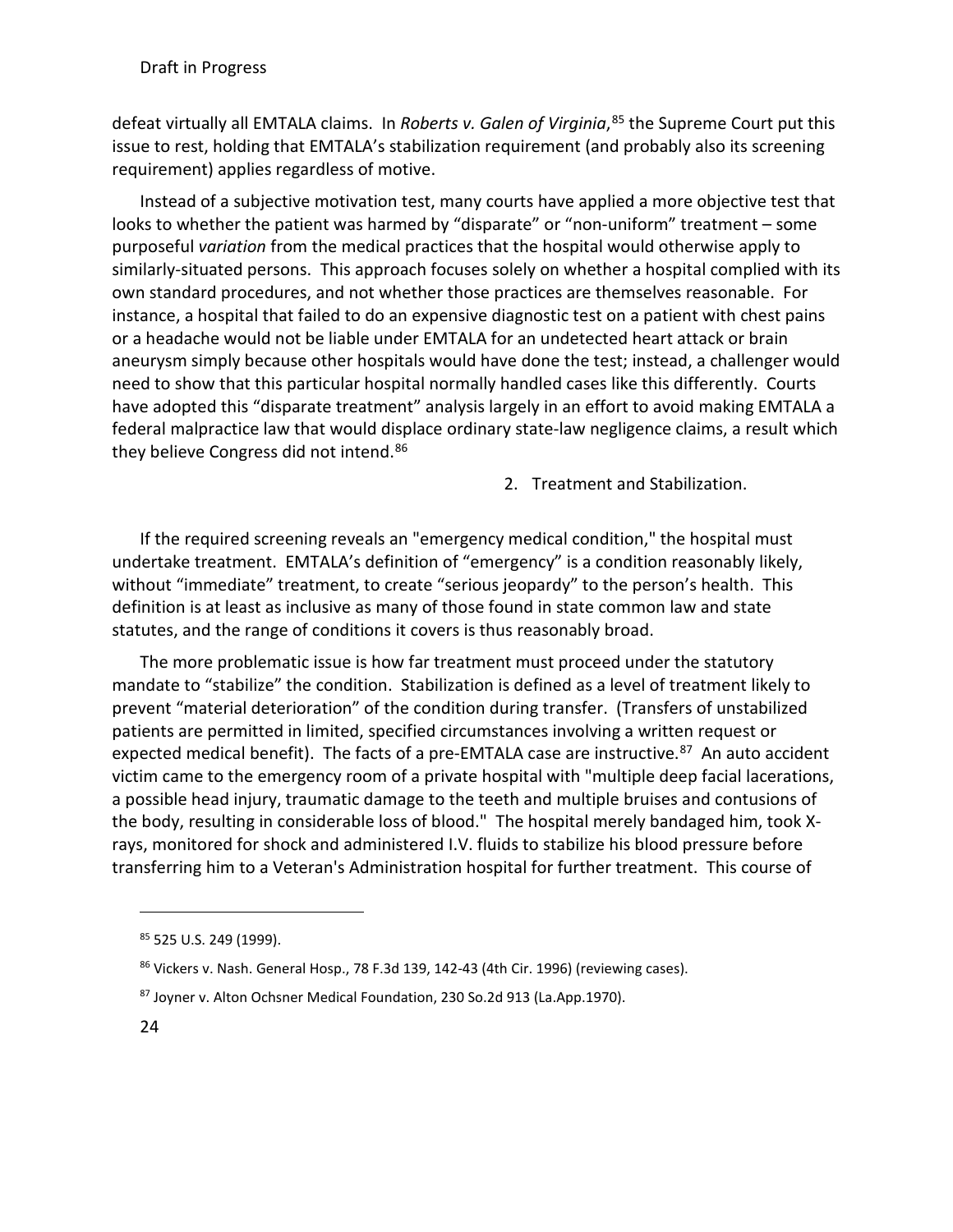action is probably entirely consistent with EMTALA; thus in many situations, EMTALA actually may not require more extensive care than was due under state common and statutory law. Ironically, the expansive treatment obligations in a few common law precedents (see the two Arizona cases, *supra*) may actually *exceed* the "stabilization" requirement of EMTALA. Given EMTALA's dominance of the field, however, their further application seems unlikely, even though EMTALA does not actually preempt such common law claims.

iii. "Preventive" Dumping.

EMTALA requires screening and stabilization of anyone who "comes to" an emergency department. Under this language courts have rejected EMTALA claims by patients who do not, literally, show up at the hospital. By regulation, the Secretary of Health and Human Services has confirmed that "comes to" requires physical presence on hospital property; however, a hospital's own ambulance is *deemed* hospital property, and, arguably, non-hospital ambulances cannot be re-routed except for reasons of lack of hospital capacity or staff.

EMTALA has not been without controversy. Some have criticized it for responding to a problem that was never as widespread as claimed or that no longer exists, and for imposing an awkward and poorly drafted solution. Others believe that EMTALA has been effective; still others that patient dumping persists at unacceptable levels, notwithstanding EMTALA. Under any view, however, EMTALA has become central to the law of access to emergency medical care, and there is little reason to believe its role will decline.

# *3. Doctors within Health Care Organizations*

How can hospitals, dependent on doctors to deliver care, comply with their institutional duty to treat (under the various legal theories explored above) if *Hurley* leaves physicians free to refuse patients? One solution is regulatory: since EMTALA was enacted, physicians are no longer completely free to refuse emergency patients with impunity, because they may face civil fines for negligent noncompliance with EMTALA's terms. A second solution (pre-EMTALA) is contractual. Hospitals may require as a condition of medical staff membership that physicians assist in treating emergency and indigent patients. If physicians accept this condition by joining the medical staff or working in the emergency room, then this contractual obligation may extend to the patient as a third-party beneficiary.<sup>[88](#page-25-0)</sup>

A similar solution applies to managed care, where a health plan may contractually bind participating physicians to see individuals it has a contractual duty to treat. In *Hand v. Tavera*, [89](#page-25-1)

<span id="page-25-0"></span><sup>88</sup> Hiser v. Randolph, 617 P.2d 774 (Ariz.1980).

<span id="page-25-1"></span><sup>89 864</sup> S.W.2d 678 (Tex. App. 1993).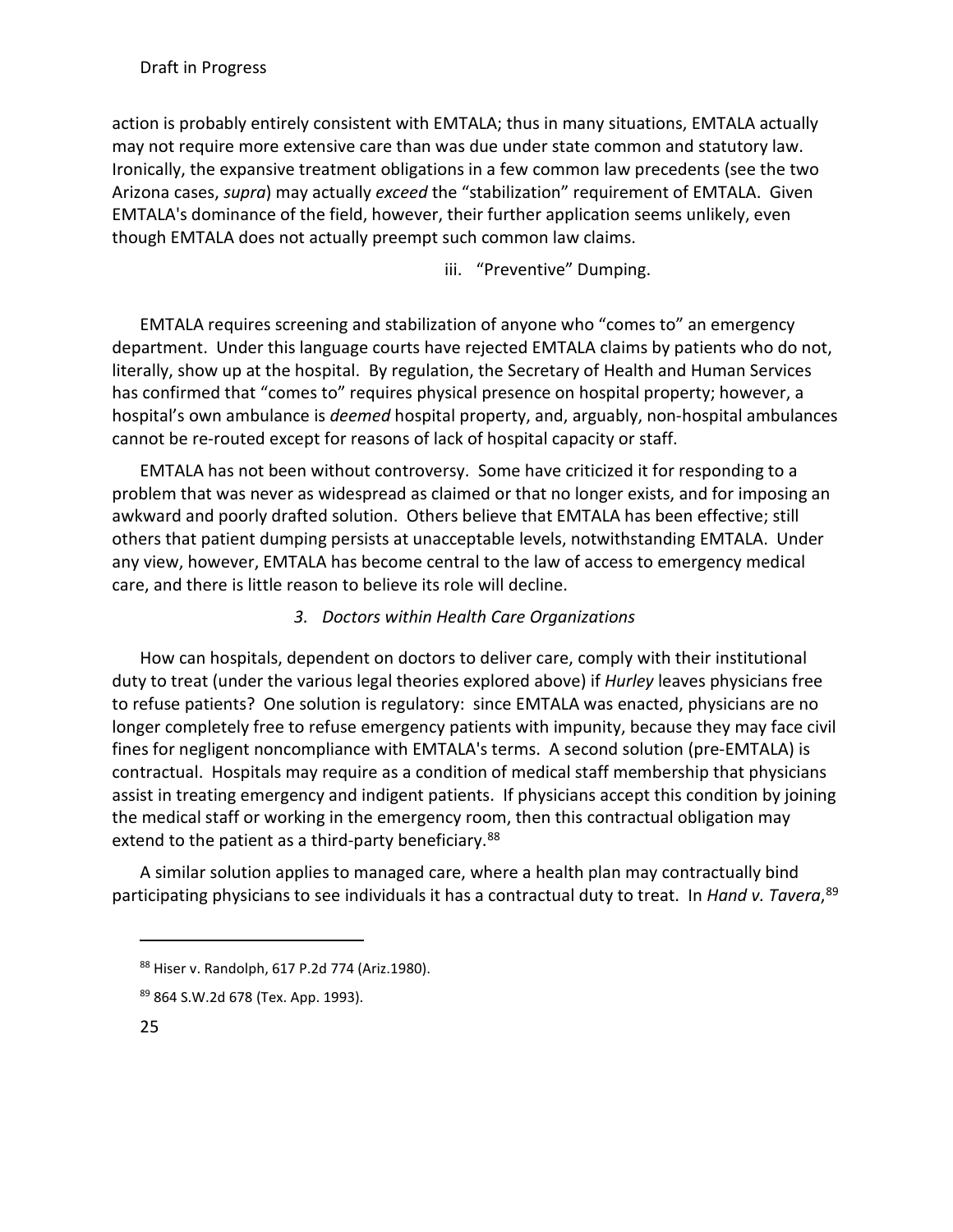the court relied on the applicable contracts (characteristic of health plans) to find a treatment relationship with the plan's on-call physician. The physician refused to authorize the patient's admission to the plan's hospital based on the symptoms and history conveyed by a telephone consult from the ER. As a consequence, the patient had a stroke at home. The court reasoned that the enrollee paid premiums to the plan to purchase medical care in advance of need; the plan arranged to meet its obligation to provide care by paying physicians; those physicians, in return, agreed to treat the plan's members. The *identity* of the physician who happened to be on call for emergency admissions was immaterial: the plan brought the patient and physician together "just as surely as though they had met directly and entered the physician-patient relationship."[90](#page-26-0) 

## C. Wrongful Denials: Antidiscrimination Law and Refusal to Treat

As discussed thus far, physicians (and, to a considerably lesser extent, hospitals) enjoy substantial legal discretion to refuse patients for "good" reasons, "bad" reasons, or no stated reason at all. In a limited number of areas, which are the subject of this section, federal law specifically disapproves certain bases for treatment refusals. In addition, states often have counterpart regulatory laws, generally applicable to "public accommodations" (which covers hospitals but often not medical offices). Private accreditation standards also prohibit discriminatory practices by hospitals on the basis of race and other characteristics, including source of payment, and the federal charitable tax exemption for hospitals carries with it certain obligations to provide care on a nondiscriminatory basis to paying patients.

## *1. Title VI: Race, Ethnicity, and Gender.*

Title VI of the federal civil rights law, enacted in 1964, prohibits any "program or activity receiving federal financial assistance" from discriminating against, excluding, or denying benefits to individuals on the grounds of race, color, or national origin.<sup>[91](#page-26-1)</sup> Thus, overt discrimination by hospitals participating in the federal Medicare or Medicaid programs (which were enacted in 1965) or receiving other financial support is barred. Despite Title VI, subtler forms of racial (as well as gender) discrimination by health care providers doubtless persist. For instance, Title VI has been invoked in a few cases challenging decisions to relocate or to close hospitals serving predominantly minority populations.

Until 2010, however, there was no clear prohibition of discrimination that applied to physicians. That is because, prior to the Affordable Care Act, courts and regulators interpreted Title VI as not applying to physicians at all. (Even though physicians receive federal funds

#### 26

<span id="page-26-0"></span><sup>90</sup> 864 S.W.2d at 679.

<span id="page-26-1"></span><sup>&</sup>lt;sup>91</sup> 42 U.S.C. 2000d.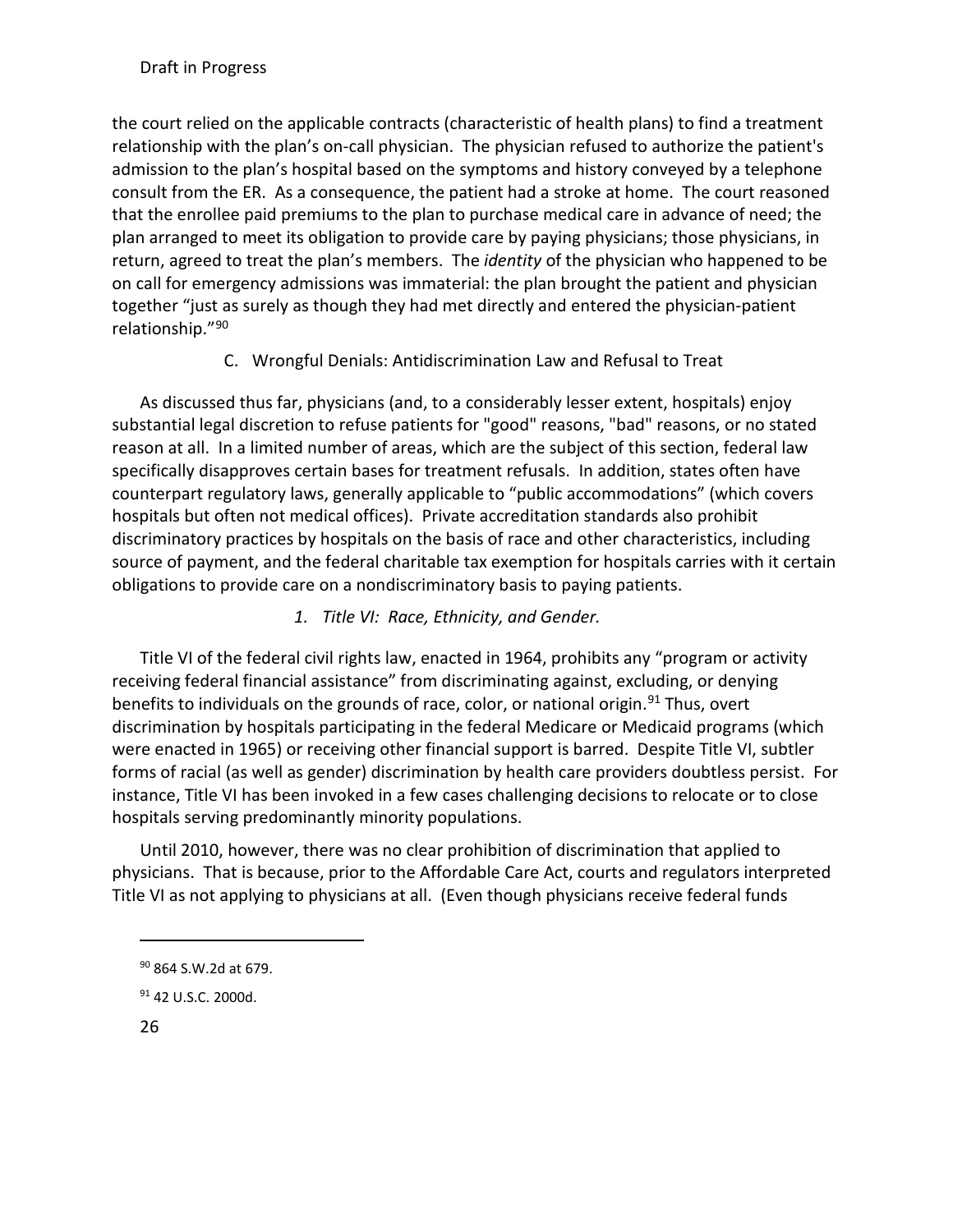through Medicare and Medicaid, courts and regulators interpreted those programs in a strained way that avoided triggering Title VI.) The ACA changed this legal landscape by broadening the definition of federally funded activities to include funding of physician services, and also by extending the prohibition to discrimination based on gender.

# *2. Disability Discrimination*

Two closely related laws, both of which apply to a wide range of activities beyond health care, have become important in this field: Section 504 of the Rehabilitation Act of 1973 (29 U.S.C. 794), and the Americans with Disabilities Act of 1990 (42 USC 12101). HIV/AIDS first drew attention to the application of disability law to health care, and HIV cases continue to arise and receive coverage, but the application of disability discrimination law to health care is considerably broader.

The most obvious difference between the two laws is the reach of their regulation. Section 504 applies to *federally funded* "programs and activities" (which includes hospitals that receive Medicare reimbursement, but probably not doctors). The ADA, by contrast, reaches various entities irrespective of whether they receive federal financial assistance, including state and local governments (Title II) and public accommodations (Title III). Of greatest importance here, the latter include the "professional office of a health care provider, hospital, or other service establishment," so doctors' offices are covered. While there is more case law developed under sec. 504 because it has been in effect for so much longer, the greater reach of the ADA suggests that it will ultimately supersede section 504 in importance.

# *a. Protected Class.*

The first question in most disability discrimination cases is whether the individual falls within the protected class. Section 504 protects a "handicapped individual," defined as someone with a "physical or mental impairment which substantially limits one or more of such person's major life activities," or someone with either a "record of," or who is "regarded as having," such an impairment. The ADA's definition of "disability," except for the choice of the operative word, is almost verbatim.[92](#page-27-0)

These terms are quite broad, reflecting Congress' intent to protect people against discrimination arising not only from prejudice but also from fear and myth. $93$  Echoing those policies, the Supreme Court held that non-symptomatic HIV infection constitutes a disability under the ADA. In *Bragdon v. Abbott*,<sup>[94](#page-27-2)</sup> an HIV-positive patient alleged that her dentist violated

<span id="page-27-0"></span><sup>92</sup> 42 U.S.C. 12102(2).

<span id="page-27-1"></span><sup>93</sup> School Bd. of Nassau County v. Arline, 480 U.S. 273, 279, 284 (1987).

<span id="page-27-2"></span><sup>&</sup>lt;sup>94</sup> 524 U.S. 624 (1998)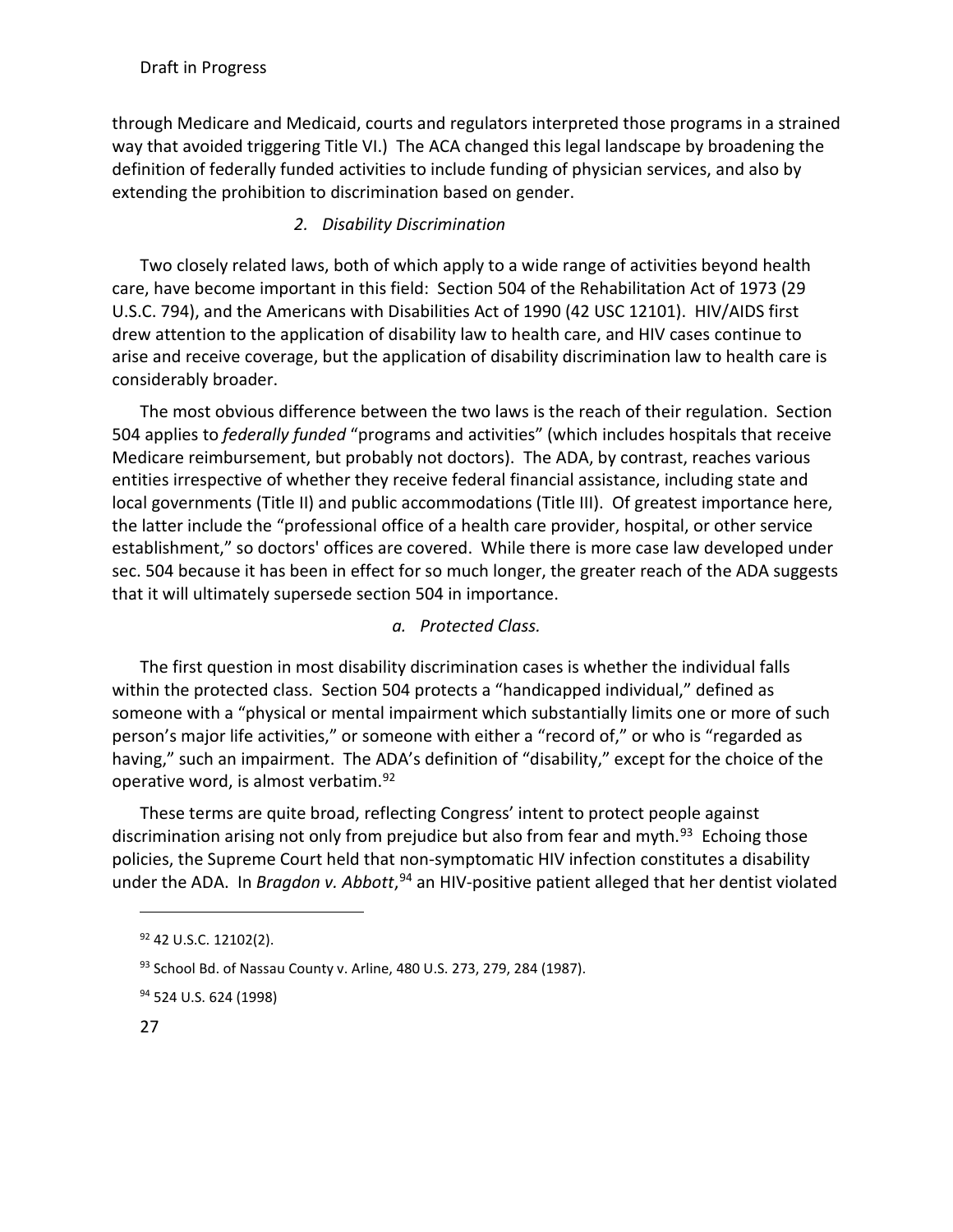the ADA when he refused to fill a cavity for her in his office (offering, instead, to do so at a hospital, though there was no evidence the hospital would be safer or even that he had privileges to practice there). The Court held that non-symptomatic HIV infection constitutes (in the statutory terms) a "physical impairment" from the moment of infection onward, and that, by interfering with the plaintiff's reproductive capacity, the infection "affected a major life activity" because of the centrality to life of reproduction and sexual relations. The open-ended nature of this "major life activity" category is suggested by the Court's intimation that other plaintiffs might persuasively assert that HIV impacts *other* life activities, as well. Finally, the Court concluded that HIV infection was a "substantial limit" on the plaintiff's reproductive activity, noting that her status would impose significant risks of infection on male sexual partners (20-25%), and on any child during gestation and childbirth (8-25%). The Court emphasized that this third requirement is met "even if the difficulties [generated by the disability for the life activity in question] are not insurmountable."

## *b. Core Provisions*

Finding a handicap or disability is only the first inquiry. Section 504 prohibits regulated programs or activities from excluding, denying benefits to, or discriminating against any "otherwise qualified handicapped individual...solely by reason of his handicap." 29 U.S.C. 794. "Otherwise qualified" means able to meet program requirements "in spite of" the handicap, as established through an individualized, factually-specific inquiry. So, for example, a quadriplegic would not be otherwise qualified to work on construction sites but would be otherwise qualified to work at desk jobs. Even where people cannot initially meet all program or activity requirements, they may nonetheless be "otherwise qualified" if the sponsor of the program or activity can make "reasonable accommodation"-- i.e., take steps, short of incurring "undue financial and administrative burdens" or making "a fundamental alteration in the nature of the program" (*Arline,* supra), that would enable the person to meet the requirements, in which case the sponsor must do so. The ADA rules, though not identical, are similar.

A key difficulty in disability law is determining whether a person is "otherwise qualified" for the benefit or service. Classical applications of this standard arise in cases involving access to education and employment, in which the analysis has two salient characteristics: (1) it impliedly assumes that the benefit or service is generally available to a qualified class of people, under eligibility requirements established by its sponsor; and (2) because the disability is not the *reason* for which the person seeks the benefit or service, it is coherent to ask whether the person can meet the eligibility terms *notwithstanding* (or "in spite of") the disability, with any needed reasonable accommodation.

In health care, this analysis applies logically enough where an individual is seeking access to care for a problem that is *un*related to his disability, as where a physician who is treating a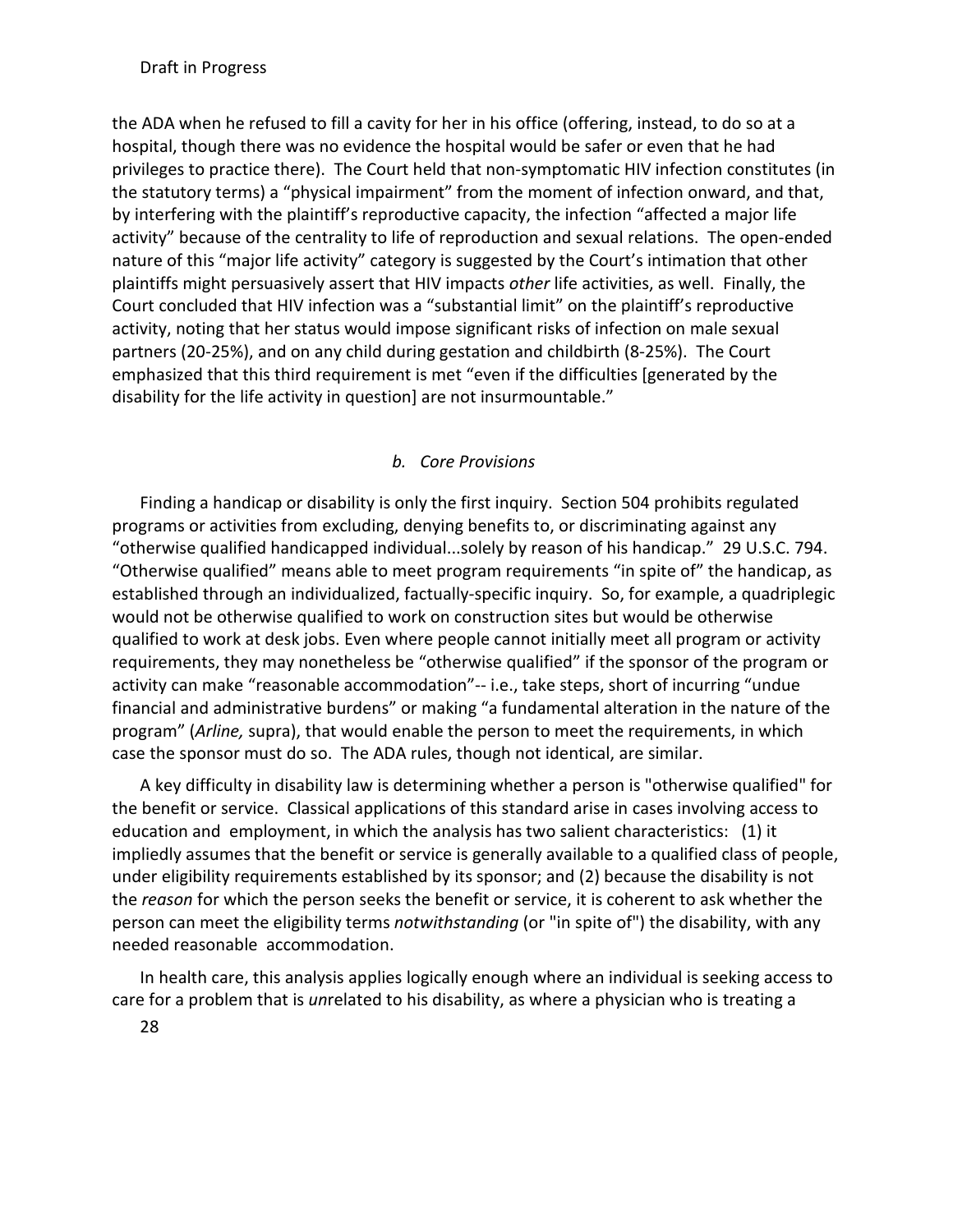patient for an ear infection refuses to perform medically indicated surgery after learning that the patient is HIV positive. The benefit (ear surgery) is generally available on certain terms to those who need it; and, since the patient is seeking care for a condition other than the disability (HIV status), it is coherent to ask whether, with reasonable accommodation (here, relating to the patient's infectiousness and immunocompromise), the patient qualifies for the benefit "in spite of" that disability.

But in cases in which it is precisely the disability that *gives rise to* the need for access to health care, this is not a very coherent approach to "otherwise qualified." A major case in this regard arose when a hospital wanted to deny artificial ventilation to an infant with anencephaly whose respiratory distress was a result of the anencephaly. With some struggle, a few courts have found a meaningful approach in these cases. They preclude a health care provider from using disability *alone* as the basis for withholding medical benefits. A person is "otherwise qualified" for a particular medical benefit if "there is no factor apart from the mere existence of disability that renders the participant unqualified for the benefit."[95](#page-29-0) To withhold care, the provider would need to have a "bona fide medical reason" for the denial. This would allow a physician to refuse care based on the claim that the physicians felt under-qualified to treat the patient's particular condition. Or if the patient's condition would preclude a successful outcome from treatment, as with a kidney transplant in a patient with lung cancer, care could be denied on account of the condition.

D. Modifying the Terms of the Treatment Relationship

Although the formation of the treatment relationship is essentially contractual in nature, once established, tort and fiduciary law generally govern the parties' conduct and their mutual obligations, through doctrines such as medical malpractice and informed consent. This section explores the extent to which patients and physicians are free to modify those rules and define the terms of their relationship in accordance with their own preferences.

Courts have generally refused to enforce agreements with patients by which health care providers try to waive their liability for negligence. The leading case is *Tunkl v. Regents of the*  University of California, <sup>[96](#page-29-1)</sup> in which the California Supreme Court concluded that a hospital's exculpatory agreement with a patient, signed at admission, bore all the indicia of an unconscionable adhesion contract.

*Tunkl* and similar cases do not, by their terms, preclude liability waivers that fall short of full exculpation, and in fact courts are likely to enforce releases from liability where the care

<span id="page-29-1"></span><span id="page-29-0"></span><sup>&</sup>lt;sup>95</sup> Woolfolk v. Duncan, 872 F. Supp. 1381, 1389-90 (E.D. Pa. 1995) (seeking care for, and alleging discrimination based on, HIV status).

<sup>96 383</sup> P.2d 441 (Cal. 1963).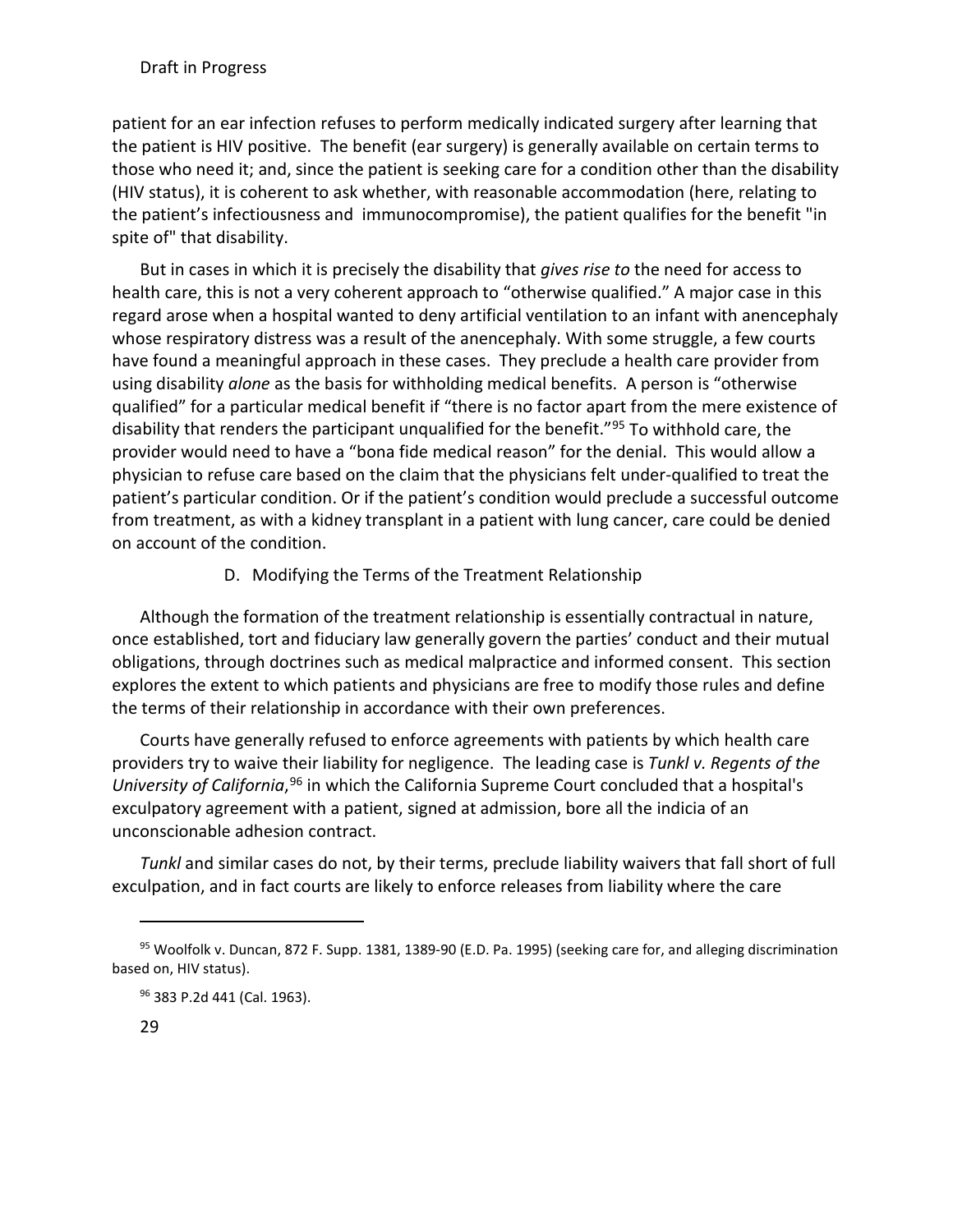provided departs from standard medical practice for good reason, as when a patient leaves the hospital early against medical advice, or refuses recommended medical treatment. In this connection, consider *Shorter v. Drury*, [97](#page-30-0) holding that a document signed by a Jehovah's Witness surgical patient, releasing providers from responsibility for consequences "due to my refusal to permit the use of blood," constituted an enforceable assumption of the risk of an otherwiseavoidable death by the patient, rather than an unenforceable exculpation of negligence for the physician.

Courts have also responded favorably to agreements changing the forum or mechanism of dispute resolution. For example, HMOs may require their members to arbitrate rather than litigate medical negligence claims, at least where this is agreed to through bargaining by a powerful representative (a large employer) and there is a choice of alternative plans.<sup>98</sup> On the other hand, "point of treatment" arbitration agreements, presented for signature upon hospital admission or at the doctor's office, are less likely to receive judicial approval because of concerns about their fairness, though these decisions too are not uniform.

Agreements to *alter* the prevailing standard of care, rather than to waive it entirely as in *Tunkl*, are more difficult. If notice is adequate and there is some choice, should HMOs (for example) be allowed to contractually bind enrollees to accept a lower-than-normal standard of care (e.g., anything above "gross negligence") by plan providers, as a cost-containment mechanism that would benefit enrollees by reducing premiums? The law on such questions is not well-developed, but is likely to be a focal point of controversy as medical standards are increasingly subsumed within managed care contractual arrangements.<sup>99</sup>

E. Terminating the Treatment Relationship

Professional duties arise upon the formation of a treatment relationship and continue until it is properly terminated. Patient "abandonment" is the term applied to an improper termination of treatment that is *intentional*, in contrast with termination that is due to a mistake in medical judgment. The latter is a matter for ordinary malpractice law, but this distinction is frequently confused.

Where a treatment relationship exists, the law of abandonment requires that the physician (or hospital) provide all necessary care unless the relationship is terminated (1) by the patient or (2) by the provider, after giving the patient proper notice and an opportunity to secure an

<sup>97 695</sup> P.2d 116 (Wash. 1985).

<sup>98</sup> Madden v. Kaiser Foundation Hospital, 552 P.2d 1178 (Cal. 1976).

<span id="page-30-2"></span><span id="page-30-1"></span><span id="page-30-0"></span><sup>99</sup> For competing arguments, see Clark Havighurst, Health Care Choices: Private Contracts as Instruments of Health Reform (1996) (endorsing such a contractarian approach); Maxwell Mehlman, *Fiduciary Contracting: Limitations on Bargaining Between Patients and Health Care Providers,* 51 U. Pitt. L. Rev. 365 (1990) (criticizing it).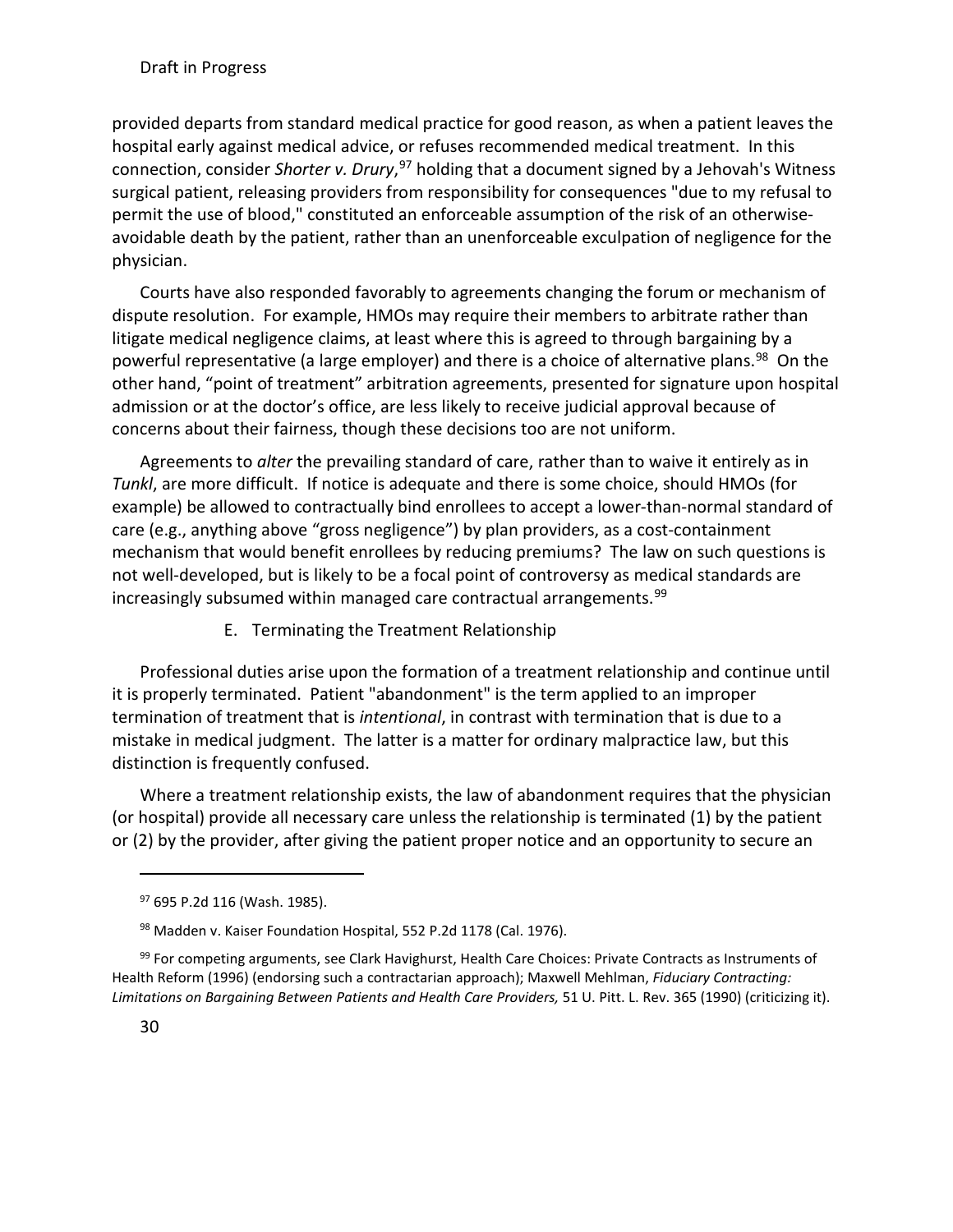alternate source of care. Abandonment law is thus much more forgiving than is usually recognized. The only explicit restraint on a doctor's (or hospital's) freedom to abandon a patient is the *procedural* one of notice. As classically conceived, there is no real *substantive* content to abandonment law because the law does not scrutinize the *reasons* for abandonment: so far as abandonment law is concerned, doctors may, with proper notice, stop treatment because they want to retire, or go on vacation, or simply because they dislike the patient.

To ensure that there is no question about the adequacy of notice to the patient and opportunity to obtain substitute care, prudent physicians as a practice usually take affirmative steps themselves to arrange for substitute care. Vacationing doctors will usually have associates cover their cases and retiring doctors will ordinarily tell patients that a designated physician has agreed to take their cases. Prudent hospitals, likewise, will never simply discharge an ill patient, even after ample notice; instead, they will locate an alternative facility to which a patient can be transferred.

These pragmatic accommodations have created a degree of uncertainty in abandonment law. Because this body of law is based on an implied contractual undertaking and on notions of fiduciary responsibility, its precise limits are not firmly set. Consequently, the case law in different states offers conflicting indications of whether simple notice of treatment termination is sufficient, or whether instead the law requires health care providers to arrange for a substitute source of care.

This point becomes a critical issue in the modern context where doctors and hospitals face increasingly severe constraints in health care reimbursement. A provider might seek to terminate care because the patient's insurance runs out or won't cover the treatment. If patients are given "notice," and perhaps appeal rights, will this suffice under the usual procedural requirements of abandonment doctrine -- or might a creative and sympathetic plaintiff persuade a court to read a substantive element into the doctrine, and prohibit the termination of treatment based on inability to pay?

Three cases shed conflicting but ambiguous light on the legality of "economic abandonment." In *Ricks v. Budge*,<sup>[100](#page-31-0)</sup> the court allowed the plaintiff to maintain an action alleging the following facts: After ordering Mr. Ricks to the hospital for a seriously infected hand, Dr. Budge refused treatment and walked out because Mr. Ricks would not immediately catch up on his past due accounts. This decision is frequently cited by commentators for the proposition that it is illegal to abandon a patient who cannot pay. However, these facts do not support a general prohibition of economic abandonment. Instead, the holding is perfectly consistent with purely "procedural" abandonment law, which only requires the doctor "to give

<span id="page-31-0"></span><sup>100</sup> 64 P.2d 208 (Utah 1937).